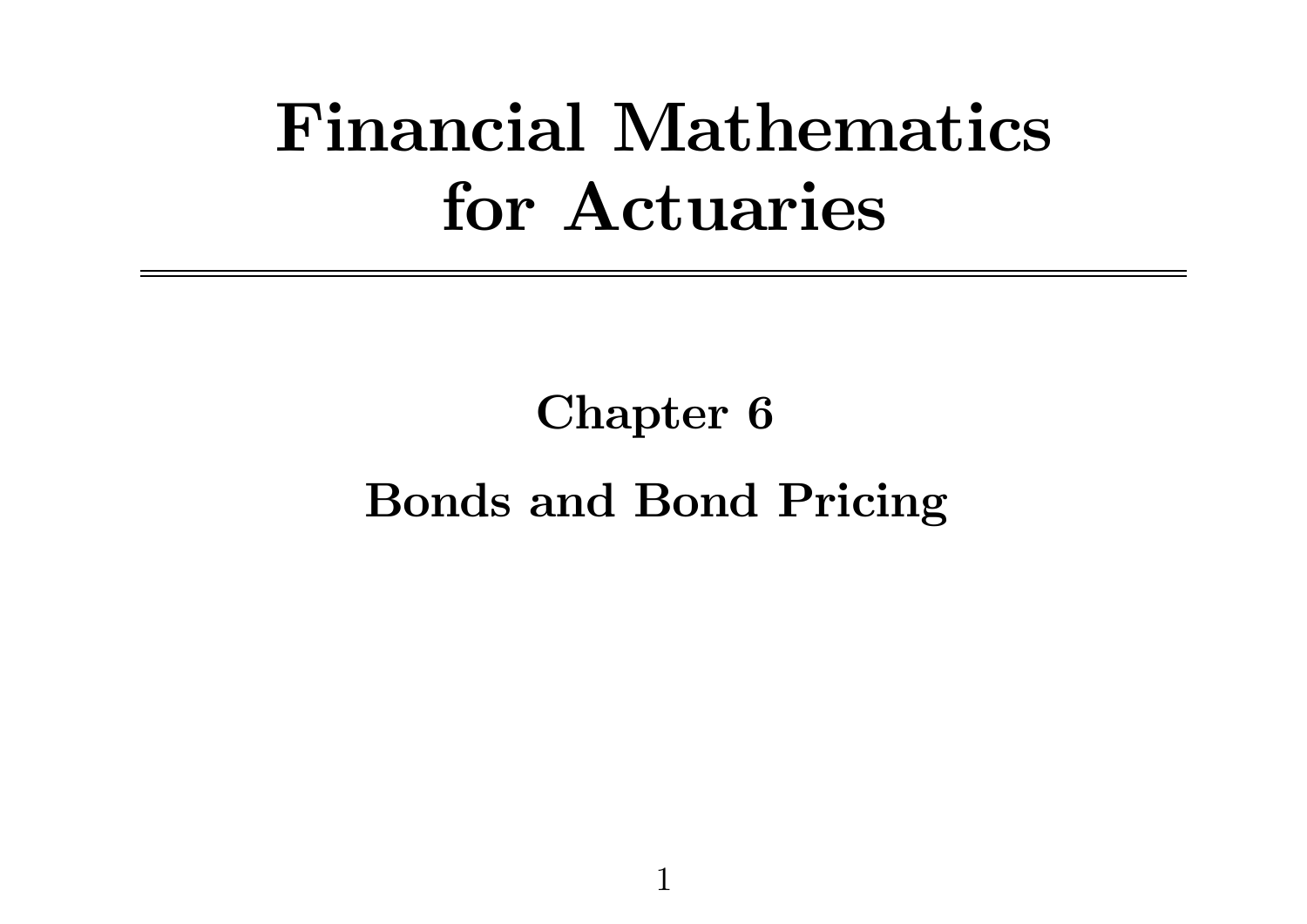## Learning Objectives

- 1. Types, features and risks of bond investments
- 2. Formulas for pricing <sup>a</sup> bond
- 3. Construction of bond amortization schedules
- 4. Pricing <sup>a</sup> bond between two coupon-payment dates
- 5. Callable bonds and their pricing approaches
- 6. Price of <sup>a</sup> bond under <sup>a</sup> non flat term structure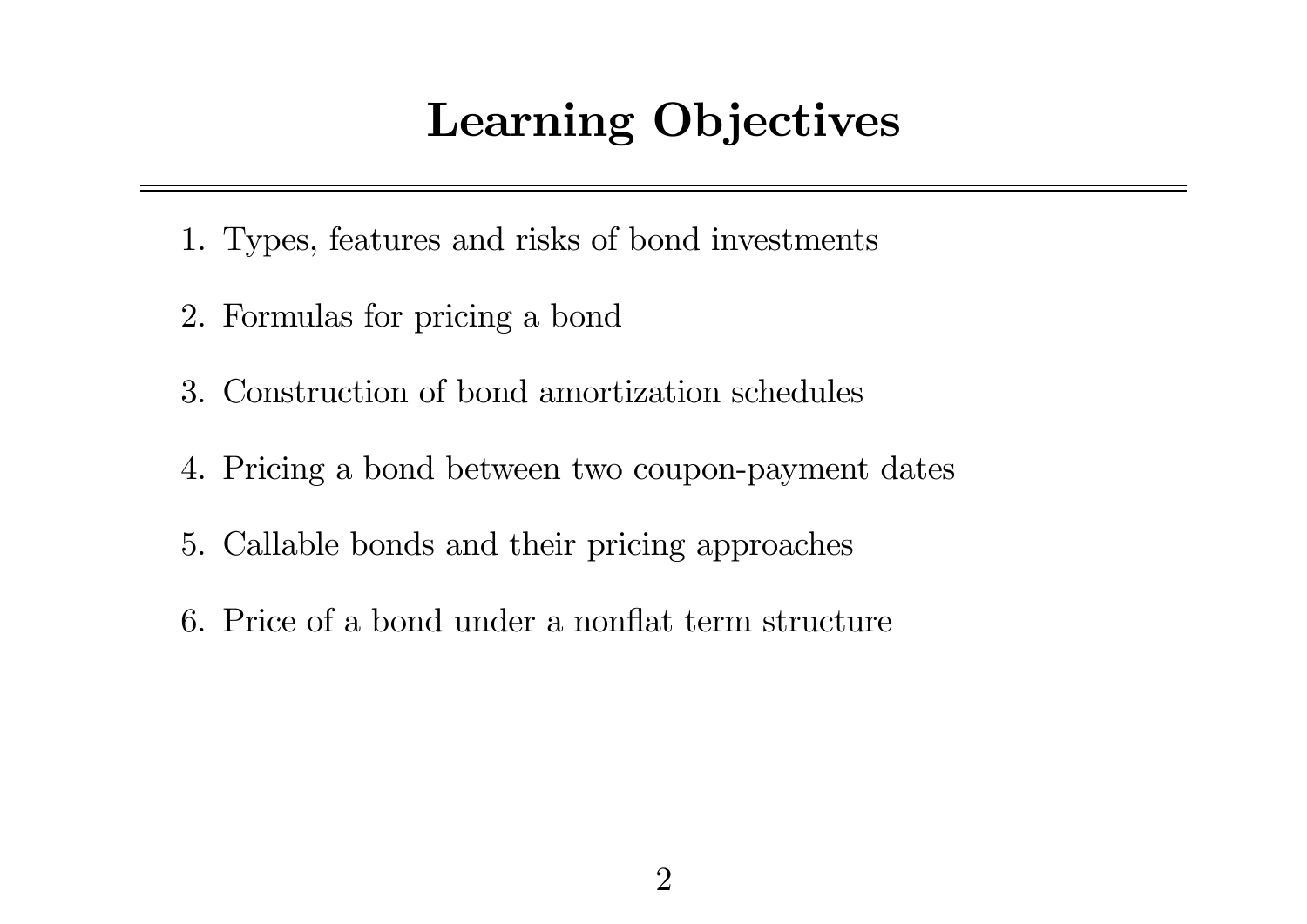#### 6.1 Basic Concepts

- A **bond** is a contract/certificate of debt in which the issuer promises to pay the holder <sup>a</sup> definite sequence of interest payments for <sup>a</sup> spec*ified period of time*, and to repay the loan at a specified *terminal*  $\emph{date}$  (called the **maturity** or **redemption date**).
- There are many risks involved in investing in bonds, including

**Interest-rate risk:** Bond investors receive interest payments periodically before the bond redemption date. Coupon interest payments are usually constant during the life of the bond. After the investor purchased the bond, if the prevailing interest rate rises, the price of the bond will fall as the bond is less attractive. This is called interest-rate risk.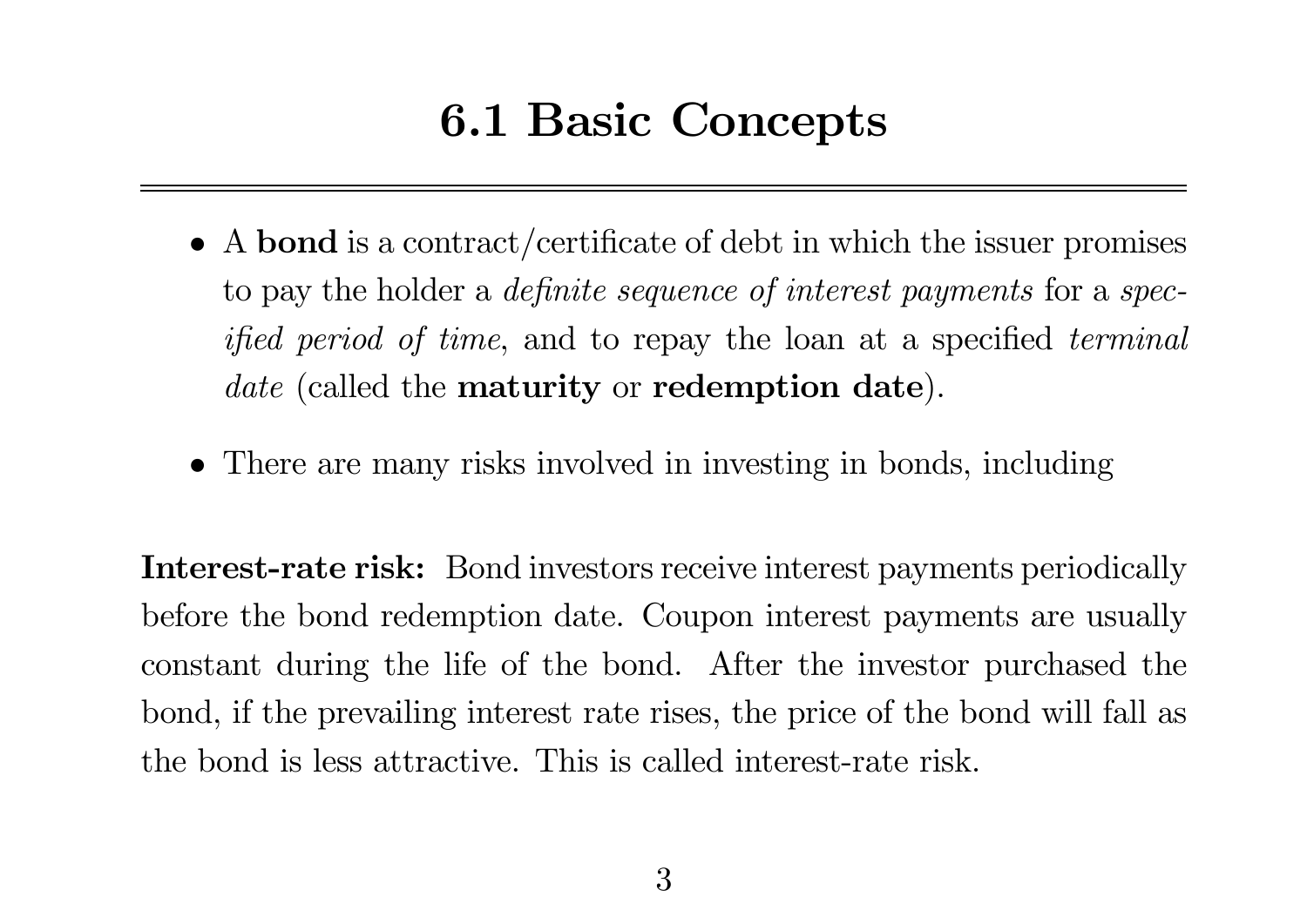Default risk: Default risk is the risk that the bond issuer is unableto make interest payments and/or redemption repayment. Based on the bond issuer's financial strength, bond rating agencies provide <sup>a</sup> rating (a measure of the quality and safety) of the bond. Bonds are classified by rating agencies into two categories: investment-grade bonds (a safer class) and junk bonds (a riskier class).

Reinvestment risk: For coupon-paying bonds, investors receive interest payments periodically before the redemption date. The reinvestment of these interest payments (sometimes referred to as interest-on-interest) depends on the prevailing interest-rate level at the time of reinvestment. Zero-coupon bonds do not have reinvestment risk.

Call risk: The issuer of a callable bond has the right to redeem the bond prior to its maturity date at a preset call price under certain conditions. These conditions are specified at the bond issue date, and are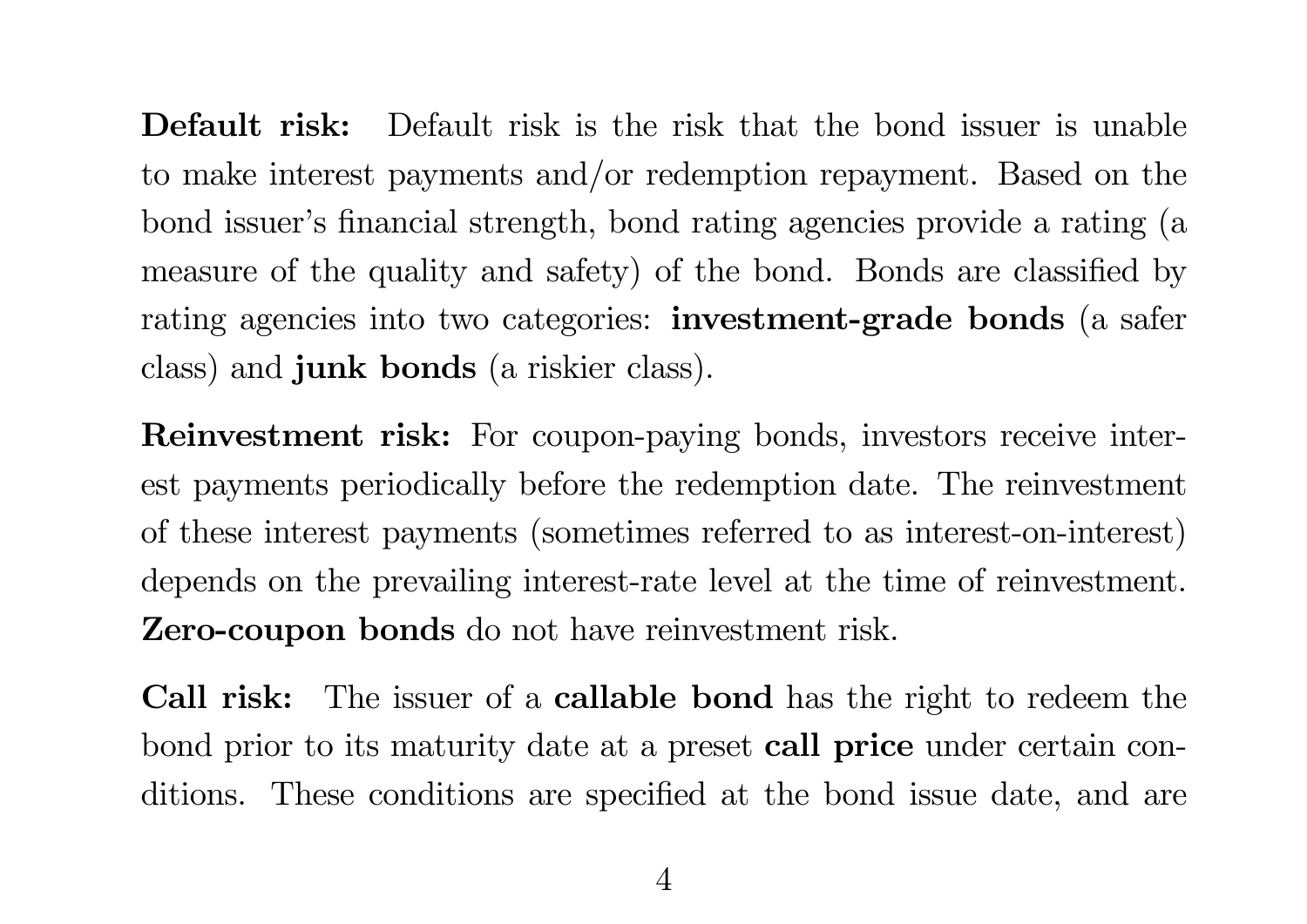known to the investors. The issuer will typically consider calling <sup>a</sup> bond if it is paying <sup>a</sup> higher coupon rate than the current market interest rate. Callable bonds often carry a **call protection** provision. It specifies a period of time during which the bond cannot be called.

Inflation risk: Inflation risk arises because of the uncertainty in the real value (i.e., purchasing power) of the cash flows from <sup>a</sup> bond due to inflation. Inflation-indexed bonds are popular among investors who do not wish to bear in flation risk.

Other risks in investing in bonds include: market risk, which is the risk that the bond market as <sup>a</sup> whole declines; event risk, which arises when some specific events occur; **liquidity risk**, which is the risk that investors may have di fficulty finding <sup>a</sup> counterparty to trade.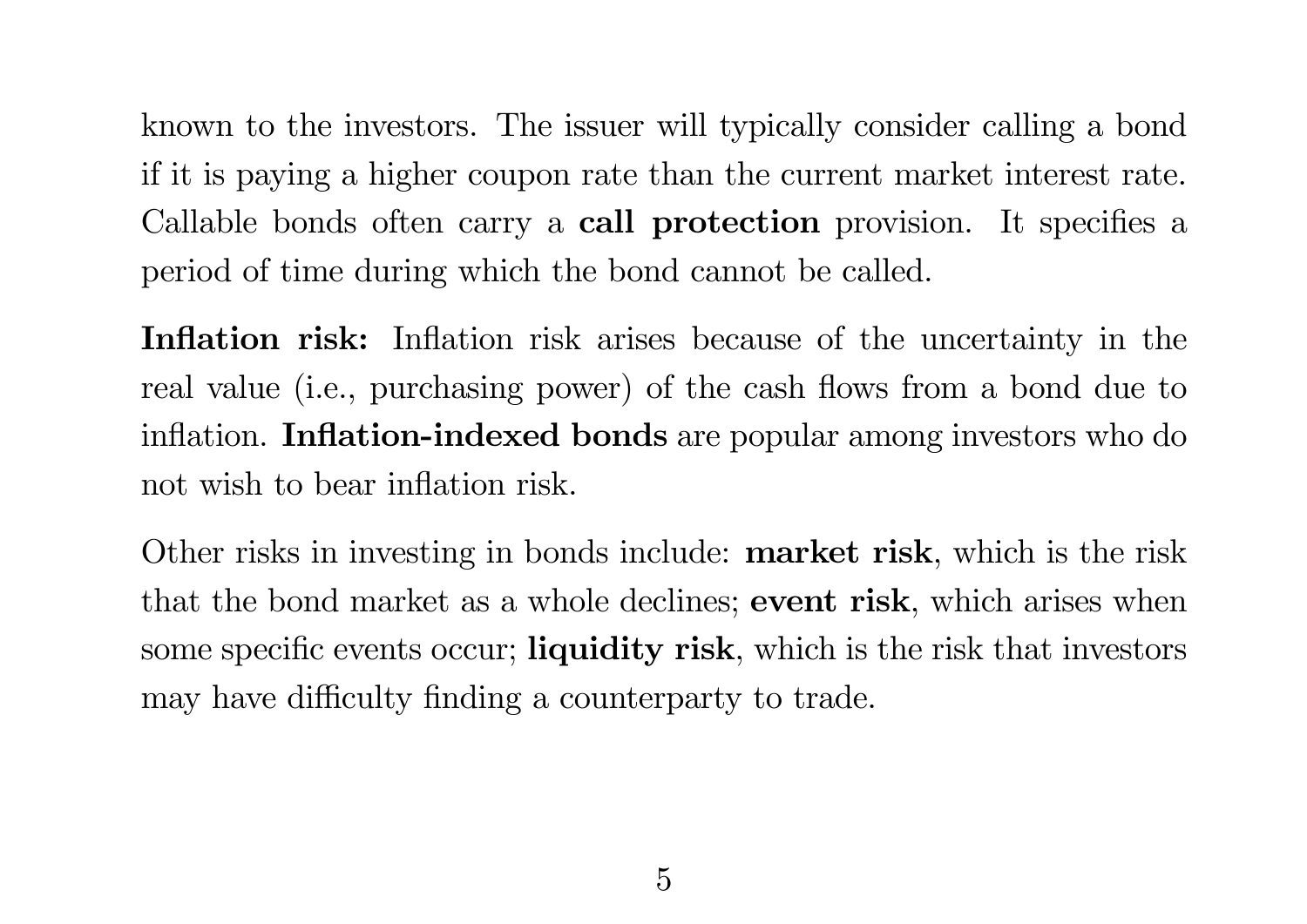### 6.2 Bond Evaluation

• The following features of <sup>a</sup> bond are often agreed upon at the issue  $\mathrm{date}.$ 

Face Value: $\colon$  Face value, denoted by  $F$ , also known as **par** or **principal** value, is the amount printed on the bond.

Redemption Value: A bond's redemption value or maturity value, denoted by C, is the amount that the issuer promises to pay on the redemption date. In most cases the redemption value is the same as the face value.

**Time to Maturity:** Time to Maturity refers to the length of time before the redemption value is repaid to the investor.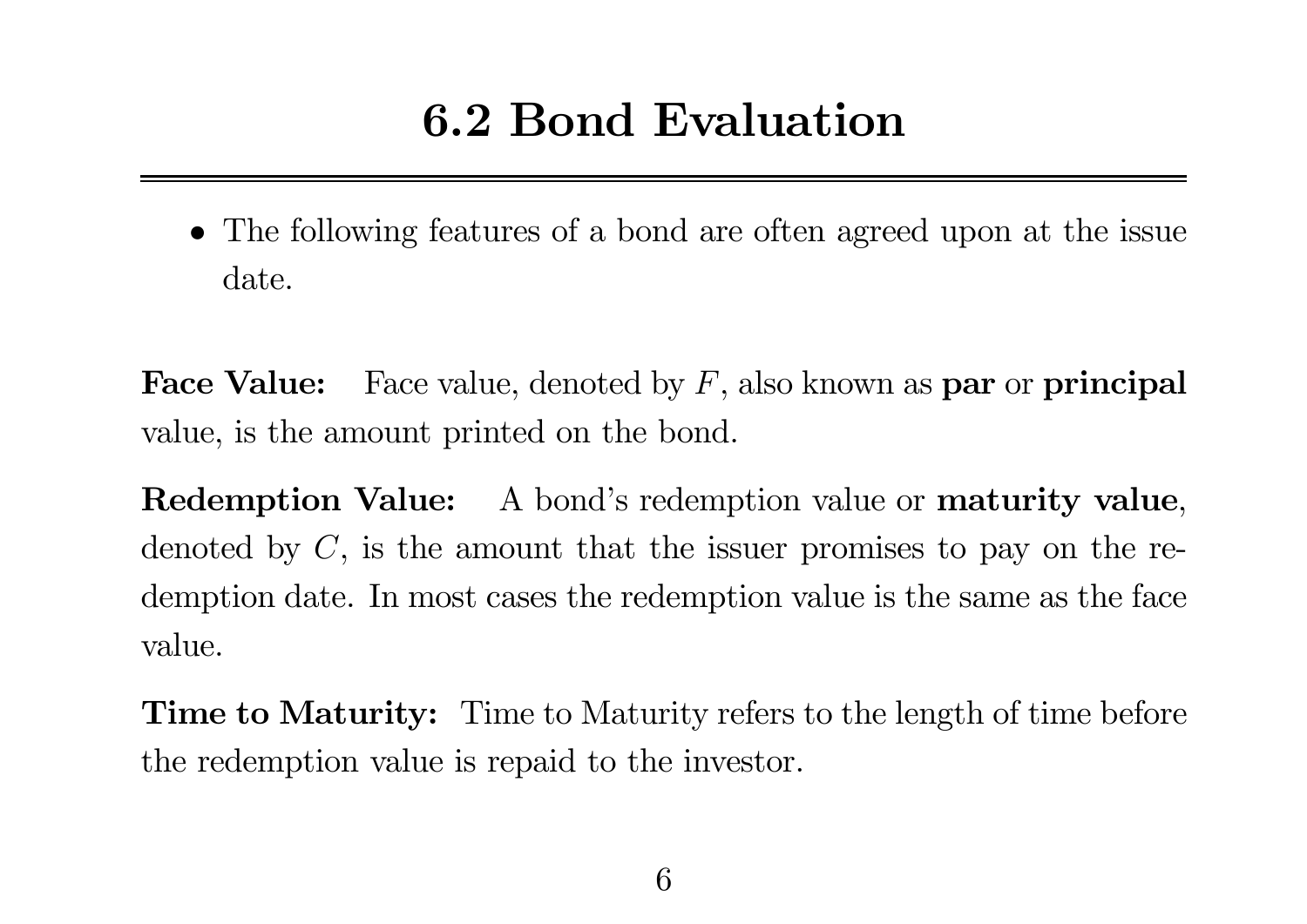**Coupon Rate:** The coupon rate, denoted by  $r$ , is the rate at which the bond pays interest on its face value at regular time intervals until the redemption date.

- We only consider the financial mathematics of default-free bonds.
- We denote n as the number of coupon payment periods from the date of purchase (or the settlement date) to the maturity date, P as the purchase price, and i as the market rate of interest (called the **yield rate**).
- The <sup>y</sup>ield rate reflects the current market conditions, and is determined by the market forces, giving investors <sup>a</sup> fair compensation in bearing the risks of investing in the bond.
- We assume that r and i are measured per coupon-payment period.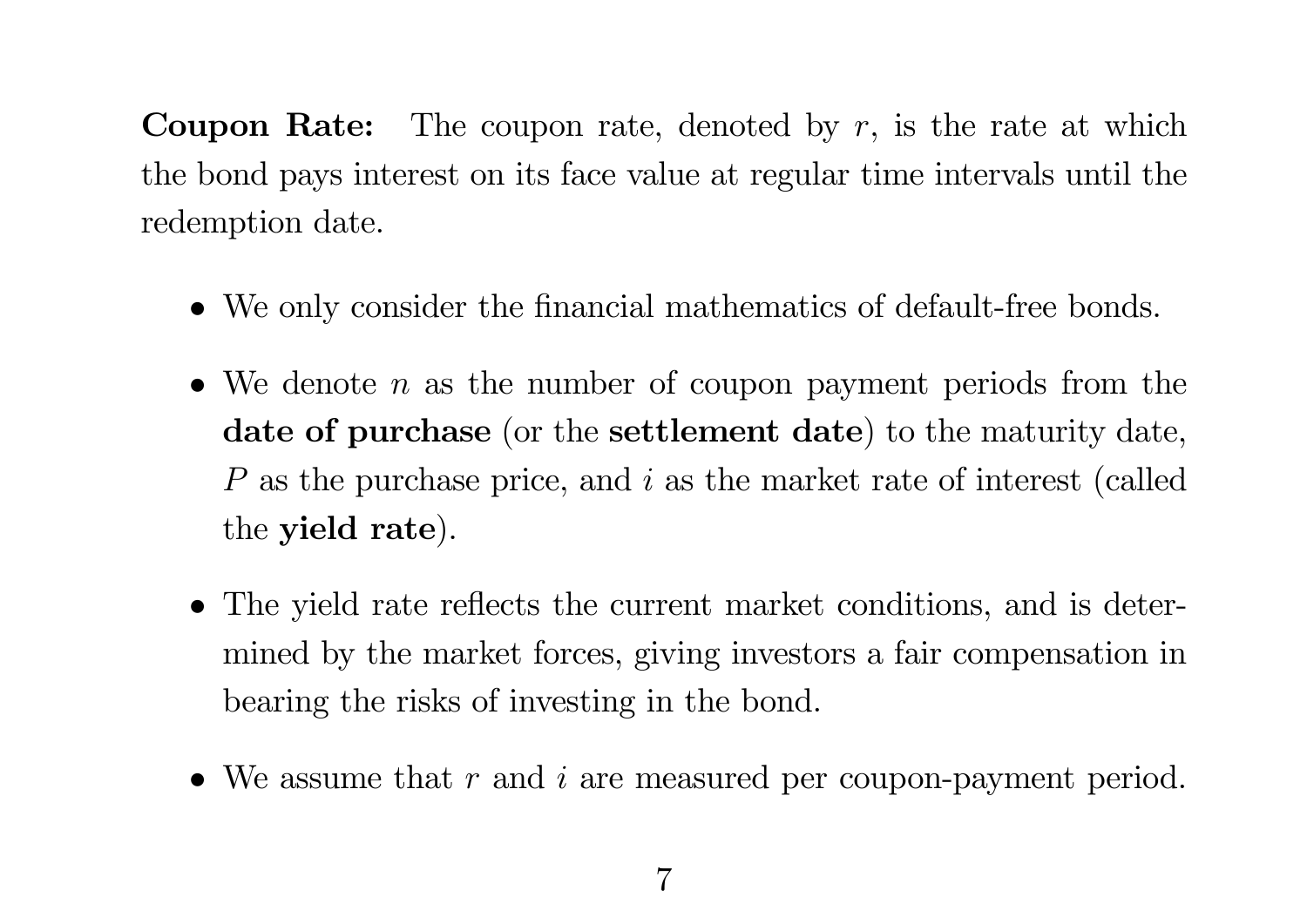Thus, for semiannual coupon bonds, r and i are the rate of interest per half-year.

- The price of <sup>a</sup> bond is the sum of the present values of all coupon payments <sup>p</sup>lus the present value of the redemption value due at maturity.
- We assume that <sup>a</sup> coupon has just been paid, and we are interested in pricing the bond after this payment. Figure 6.1 illustrates the cash-flow pattern of <sup>a</sup> typical coupon bond.
- We shall assume that the term structure is flat, so that cash flows at all times are discounted at the same yield rate i.
- Thus, the *fair price* P of the bond is given by the following basic price formula

$$
P = (Fr)a_{\overline{n}|} + Cv^n,
$$
\n(6.1)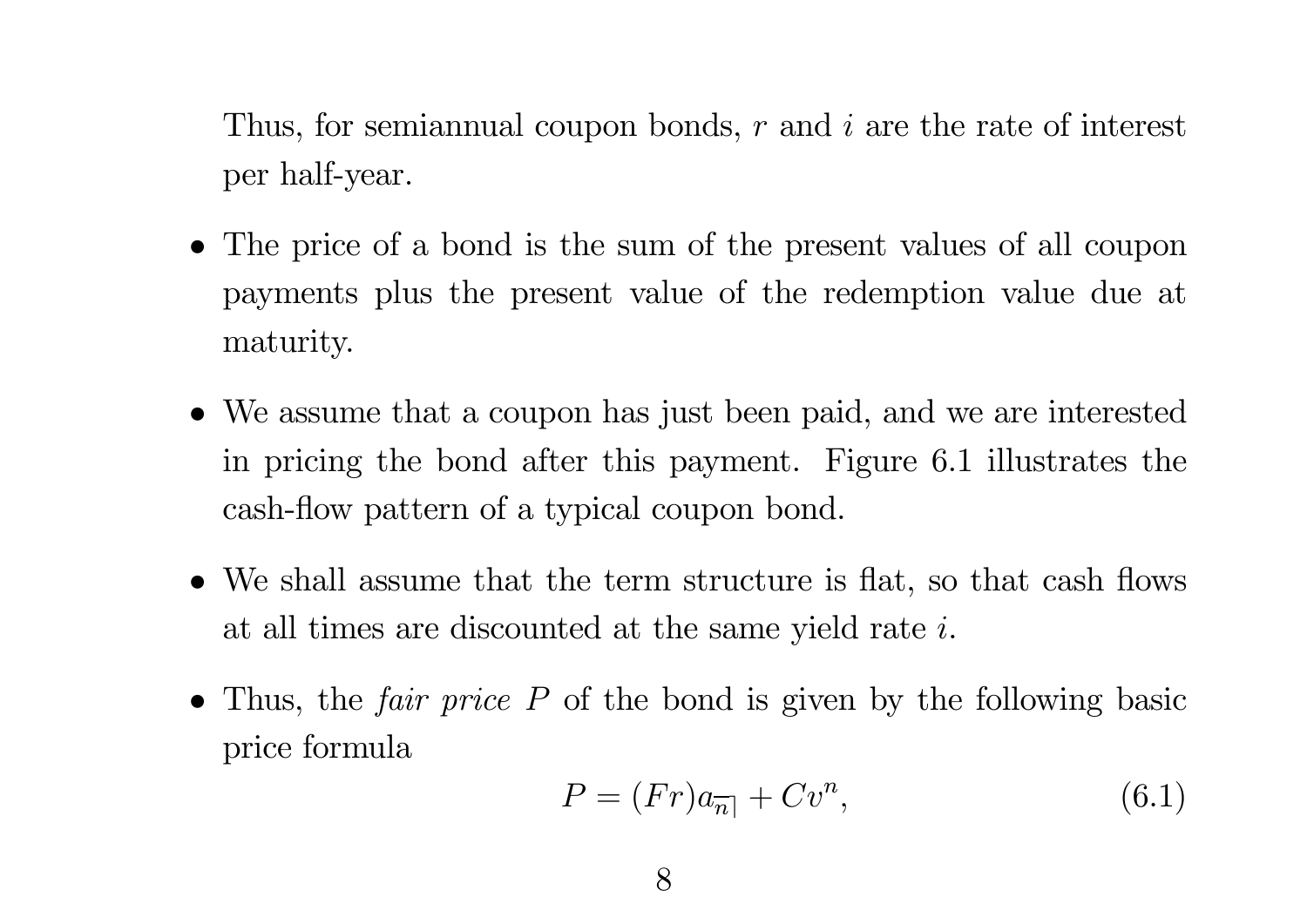

Figure 6.1: Cash-flow pattern of a coupon-paying bond with  $n$  coupons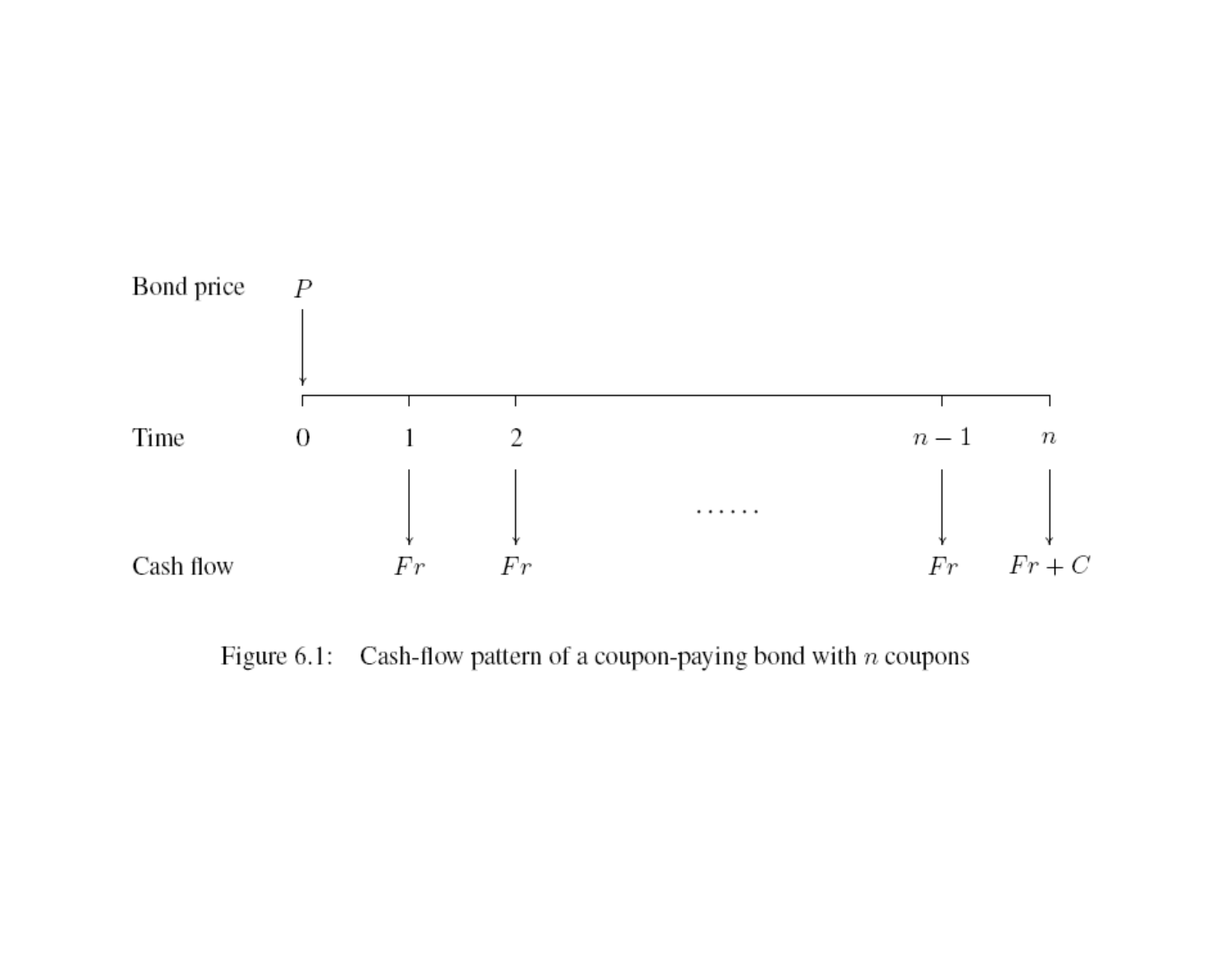where the interest and annuity functions are calculated at the <sup>y</sup>ield  $\mathrm{rate}\;i.$ 

**Example 6.1:** The following shows the results of a government bond auction:

| Type of Bond      | Government bond                    |
|-------------------|------------------------------------|
| <i>Issue Date</i> | $February\ 15,\ 2010$              |
| Maturity Date     | $February\ 15,\ 2040$              |
| Coupon Rate       | $\mu$ 4.500% payable semiannually  |
| <i>Yield Rate</i> | $4.530\%$ convertible semiannually |

Assume that the redemption value of the bond is the same as the face value, which is \$100. Find the price of the bond.

Solution: This is <sup>a</sup> 30-year bond and we can use the basic price formula (6.1) with

$$
F\ =\ 100,
$$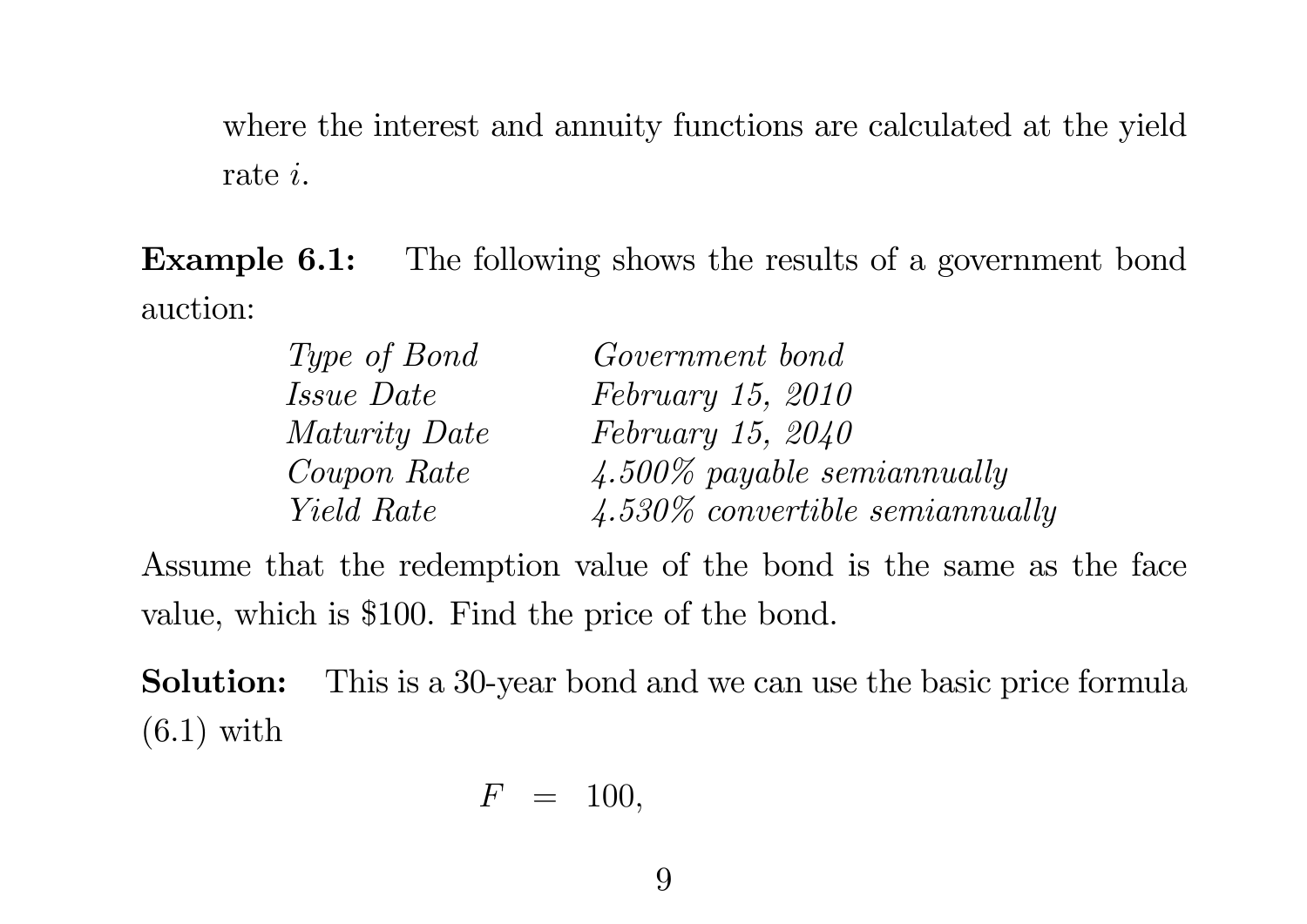$$
C = 100,
$$
  
\n
$$
r = \frac{0.045}{2} = 0.0225,
$$
  
\n
$$
i = \frac{0.0453}{2} = 0.02265,
$$
  
\n
$$
n = 60,
$$

to calculate the price of the bond, which is

$$
P = (Fr)a_{\overline{n}|} + Cv^n
$$
  
= 2.25a<sub>60</sub><sub>0.02265</sub> + 100(1.02265)<sup>-60</sup>  
= \$99.51.

Example 6.2: The following shows the information of <sup>a</sup> government bond traded in the secondary market.

 $\Box$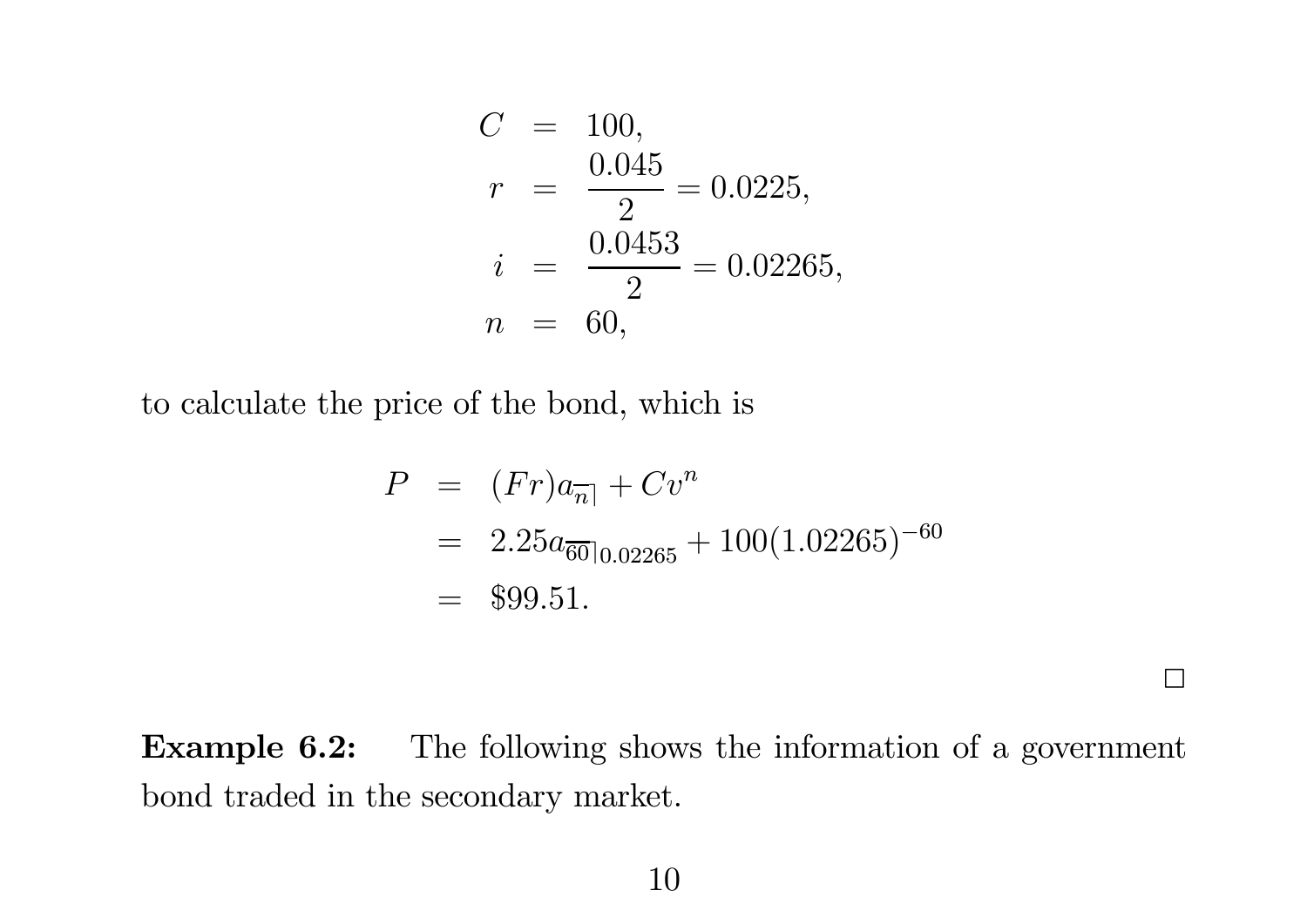| <i>Type of Bond</i> | Government bond                  |
|---------------------|----------------------------------|
| <i>Issue Date</i>   | <i>June 15, 2005</i>             |
| Date of Purchase    | <i>June 15, 2009</i>             |
| Maturity Date       | <i>June 15, 2020</i>             |
| Coupon Rate         | $4.2\%$ payable semiannually     |
| Yield Rate          | $4.0\%$ convertible semiannually |

Assume that the redemption value of the bond is the same as the face value, which is \$100. Find the purchase price of the bond immediately after its 8th coupon payment on June 15, 2009.

Solution: This is <sup>a</sup> 15-year bond at issue but there are only 22 remaining coupon-payment periods after its 8th coupon payment on June 15, 2009. We use the basic price formula (6.1) with

$$
F = 100,
$$
  

$$
C = 100,
$$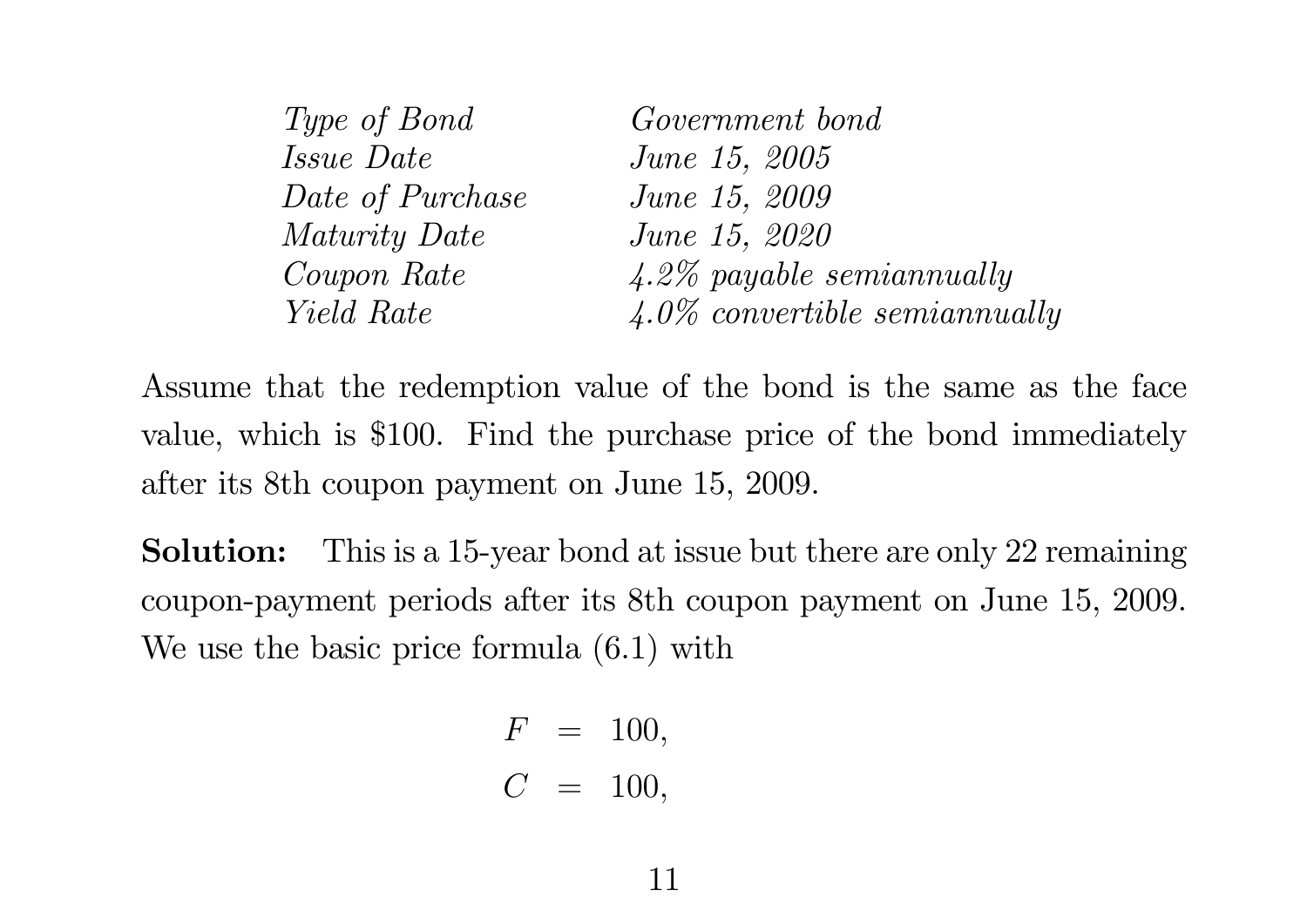$$
r = \frac{0.042}{2} = 0.021,
$$
  
\n
$$
i = \frac{0.040}{2} = 0.020,
$$
  
\n
$$
n = 22,
$$

to obtain

$$
P = (Fr)a_{\overline{n}|} + Cv^n
$$
  
= 2.1a<sub>22</sub>/0.02 + 100(1.02)<sup>-22</sup>  
= \$101.77.

 $\Box$ 

Example 6.4: Show that

$$
P = K + \frac{g}{i}(C - K),
$$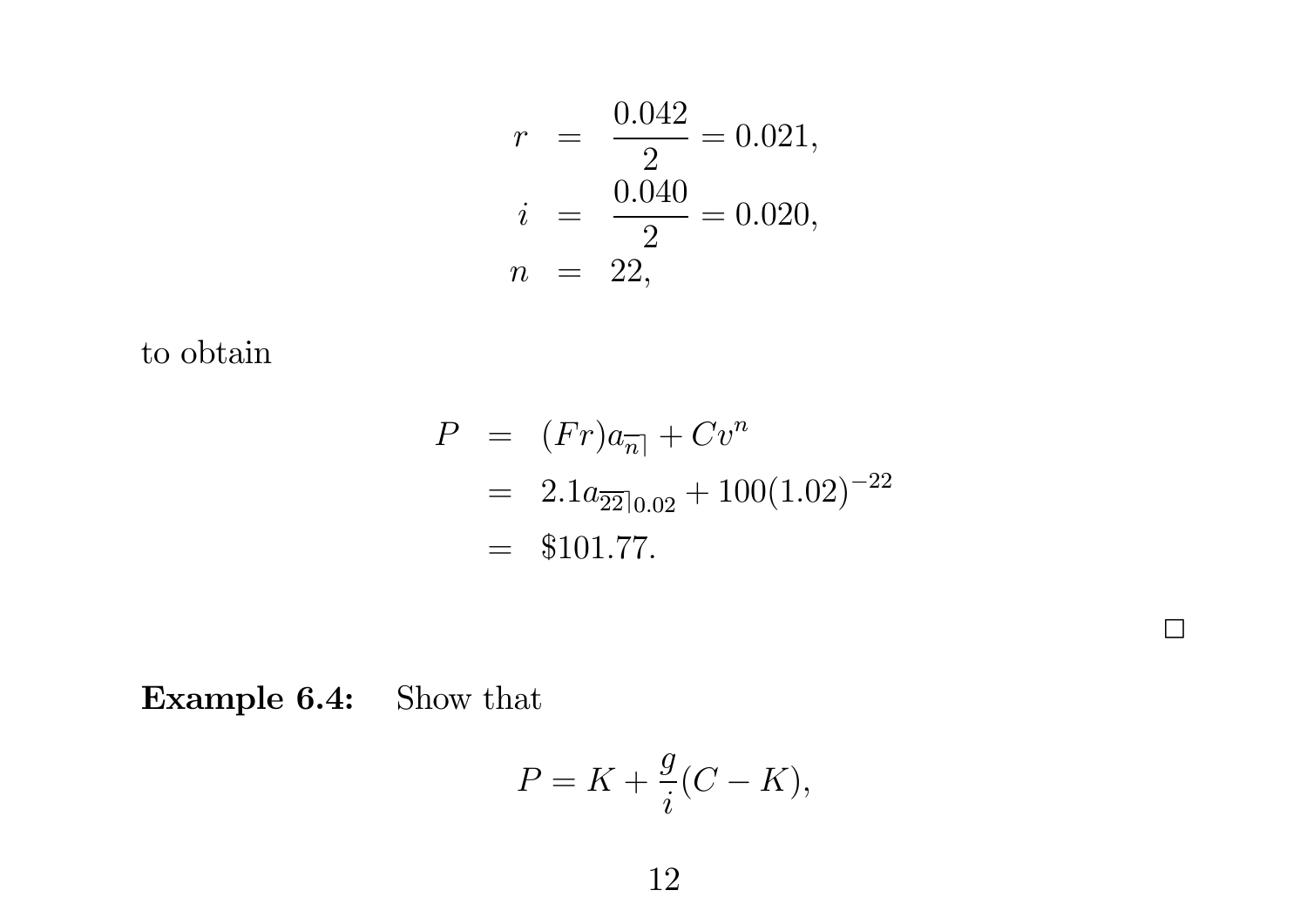where  $K = Cv^n$  is the present value of the redemption payment and  $g = Fr/C$  is the modified coupon rate.

Solution:We start with  $(6.1)$  to obtain

$$
P = (Fr)a_{\overline{n}|} + Cv^n
$$
  
\n
$$
= (Fr)\left(\frac{1 - v^n}{i}\right) + K
$$
  
\n
$$
= Cg\left(\frac{1 - v^n}{i}\right) + K
$$
  
\n
$$
= \frac{g}{i}(C - Cv^n) + K
$$
  
\n
$$
= \frac{g}{i}(C - K) + K.
$$
 (6.2)

This formula is called the **Makeham formula**.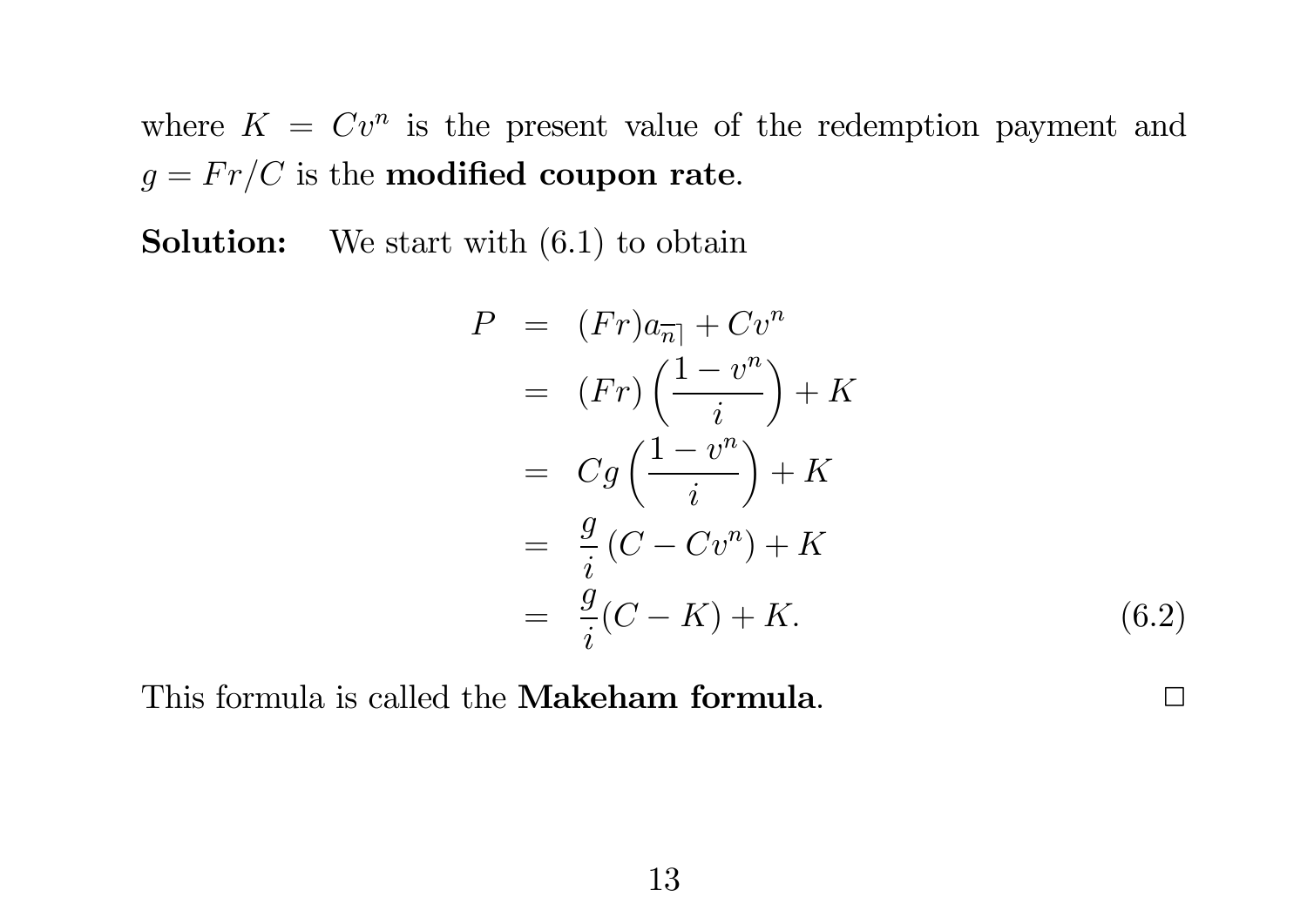#### 6.3 Bond Amortization Schedule

• From the basic bond price formula, we have:

$$
P = (Fr)a_{\overline{n}|} + Cv^n
$$
  
=  $(Fr)a_{\overline{n}|} + C(1 - ia_{\overline{n}|})$   
=  $C + (Fr - Ci)a_{\overline{n}|}$ , (6.3)

which is called the **premium/discount formula** because

$$
P - C = (Fr - Ci)a_{\overline{n}|} \tag{6.4}
$$

represents the bond premium (when it is positive) or the bond discount (when it is negative).

• In other words, if the selling price of <sup>a</sup> bond is larger than its redemption value, the bond is said to be traded at <sup>a</sup> premium of value  $P-C=(Fr$  $- Ci$ ) $a_{\overline{n}}$ .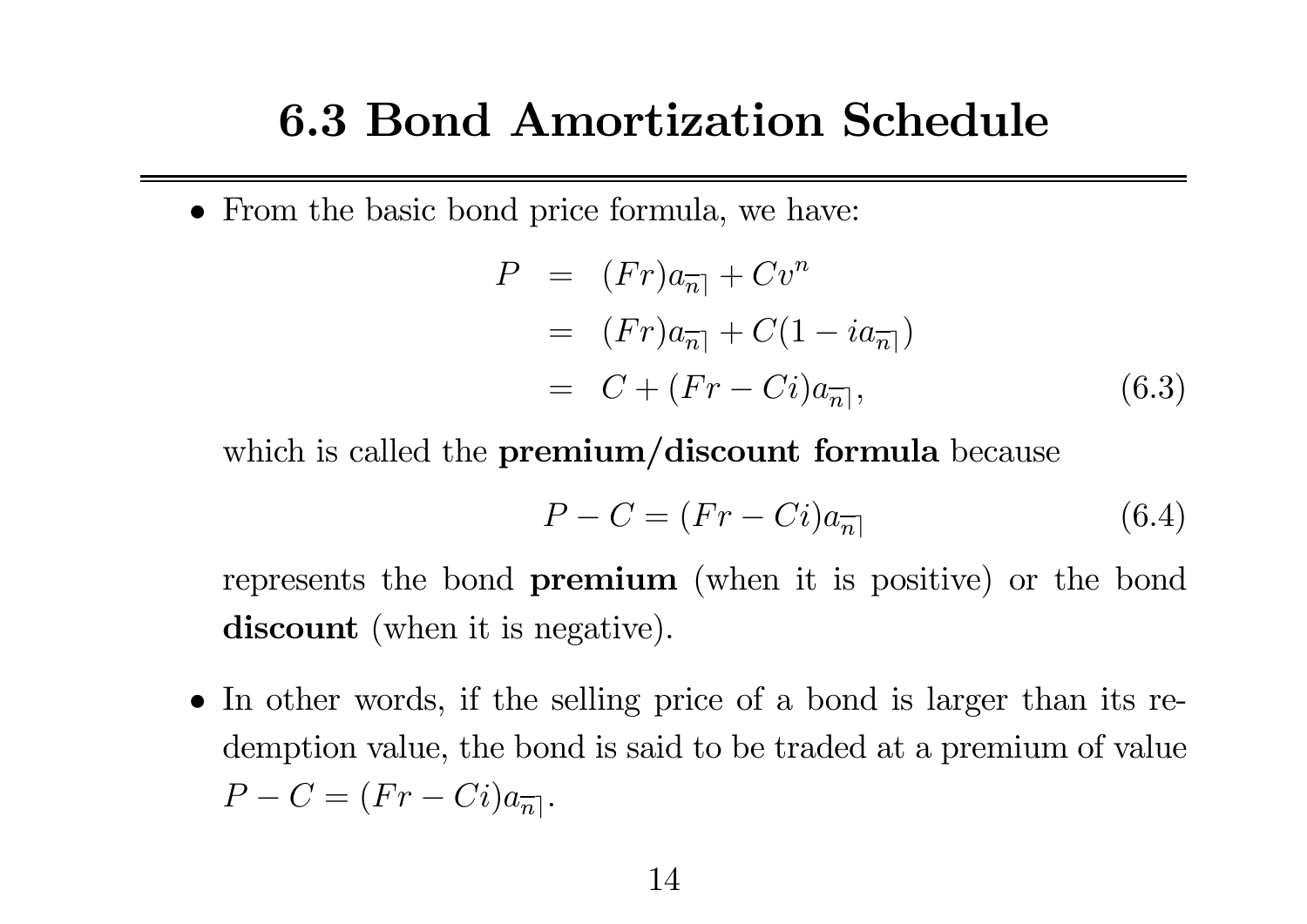- On the other hand, if the selling price of <sup>a</sup> bond is less than its redemption value, the bond is said to be traded at <sup>a</sup> discount of amount  $C - P = (Ci - Fr)a_{\overline{n}}$ .
- In most cases the redemption value is the same as the face value  $(i.e., C = F)$ , so that the bond is traded at

| Premium:  | $P - F = F(r - i)a_{\overline{n}}$ , | if $r > i$ , |
|-----------|--------------------------------------|--------------|
| Par:      | $P - F = 0$ ,                        | if $r=i$ ,   |
| Discount: | $F - P = F(i - r)a_{\overline{n}}$ , | if $i > r$ . |

- In the bond premium situation the bondholder pays more than the face value. The premium represents an amount that the investor will not receive at maturity.
- This paid-in-advance premium (which is an asset for the bondholder) will be refunded (amortized) periodically from the coupon payments over the life of the bond.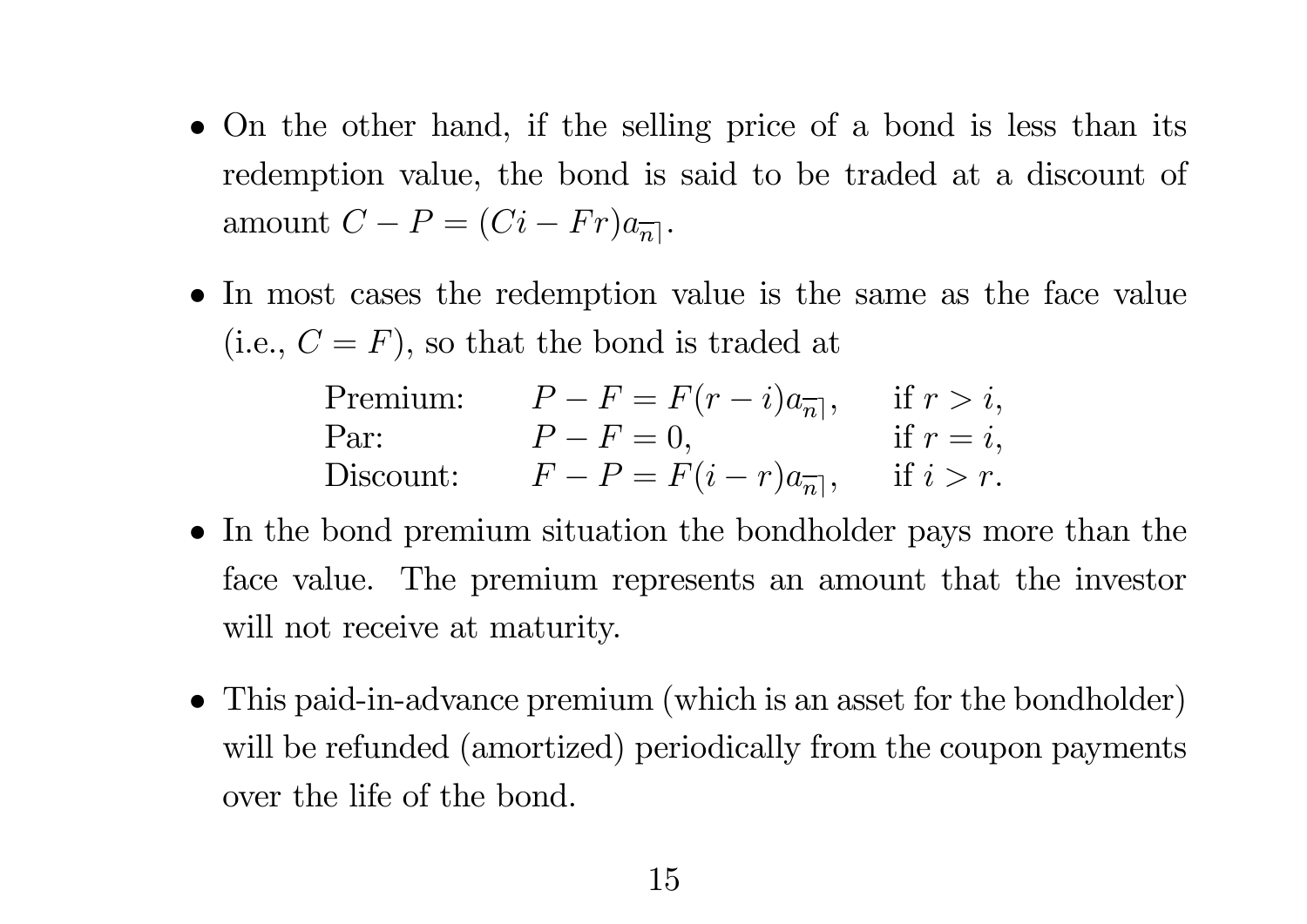- We consider the **effective interest method** for the amortization of <sup>a</sup> bond.
- As an illustrative example, we consider <sup>a</sup> \$1,000 face value (same as the redemption value) 3-year bond with semiannual coupons at the rate of  $5\%$  per annum. The current required rate of return *i* for the bond is 4% convertible semiannually. The price of the bond is

$$
P = (1,000 \times 0.025)a_{\overline{6}|0.02} + 1,000(1.02)^{-6}
$$
  
= \$1,028.01,

and the premium is \$28.01.

• In each half-year period <sup>a</sup> \$25 coupon payment is received. This amount is larger than the interest earned at the yield rate based on the book value, which is  $$1,028.01 \times 0.02 = $20.56$  for the first half-year.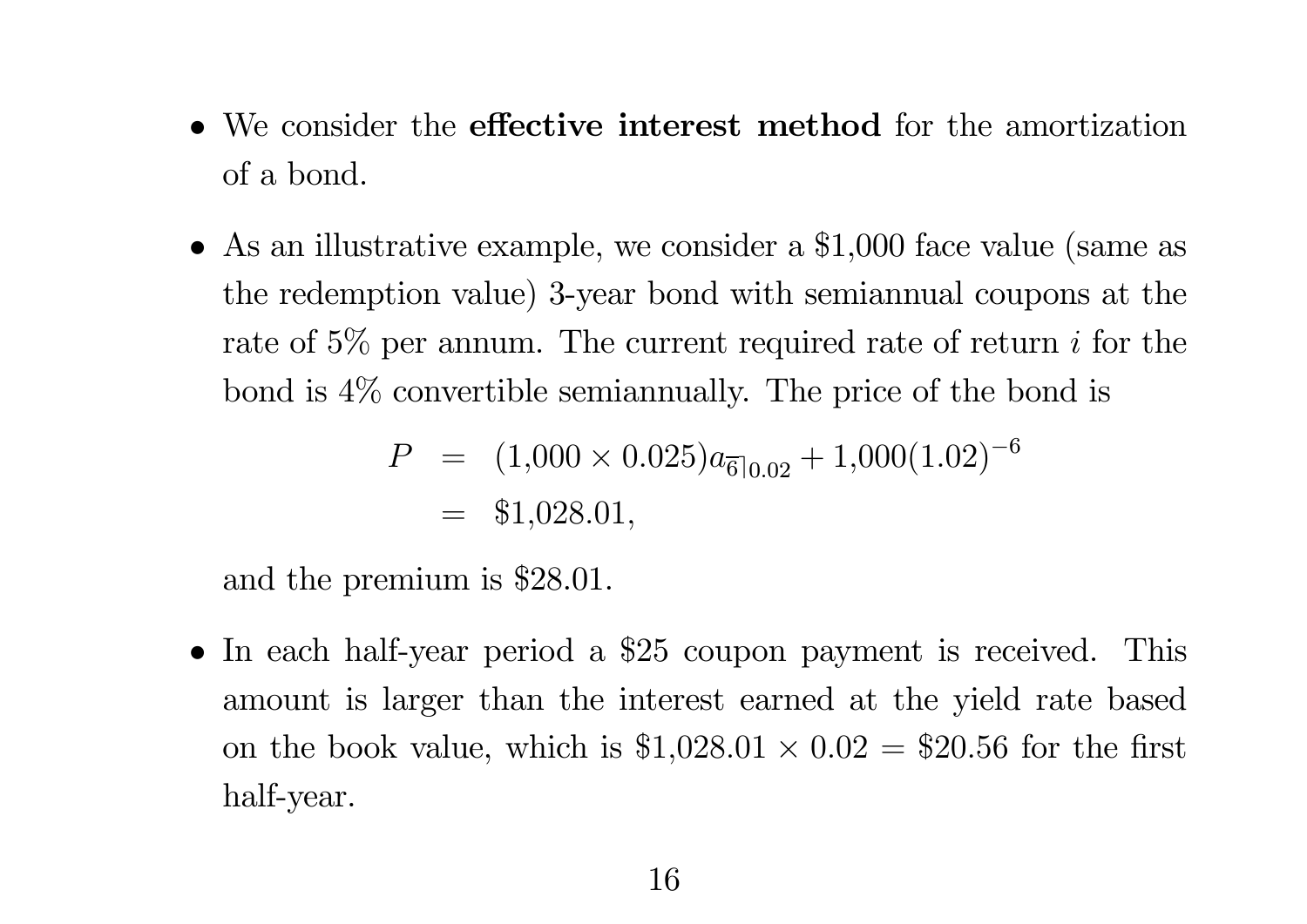• The remaining part of the coupon payment is then used to reduce the unamortized premium. We can construct <sup>a</sup> bond premium amortization schedule based on this principle. The result is shown in Table 6.1.

Table 6.1:A bond premium amortization schedule

| Half-          | Coupon      | Effective       | Amortized amount | <b>Book</b>               |
|----------------|-------------|-----------------|------------------|---------------------------|
| year           | payment     | interest earned | of premium       | value                     |
| $\overline{0}$ |             |                 |                  | $1,028.01^{\overline{a}}$ |
|                | $25.00^{b}$ | $20.56^{c}$     | $4.44^{d}$       | $1,023.57^e$              |
| $\overline{2}$ | 25.00       | 20.47           | 4.53             | 1,019.04                  |
| 3              | 25.00       | 20.38           | 4.62             | 1,014.42                  |
| $\overline{4}$ | 25.00       | 20.29           | 4.71             | 1,009.71                  |
| $\overline{5}$ | 25.00       | 20.19           | 4.81             | 1,004.90                  |
| 6              | 25.00       | 20.10           | 4.90             | 1,000.00                  |
| Total          | 150.00      | 121.99          | 28.01            |                           |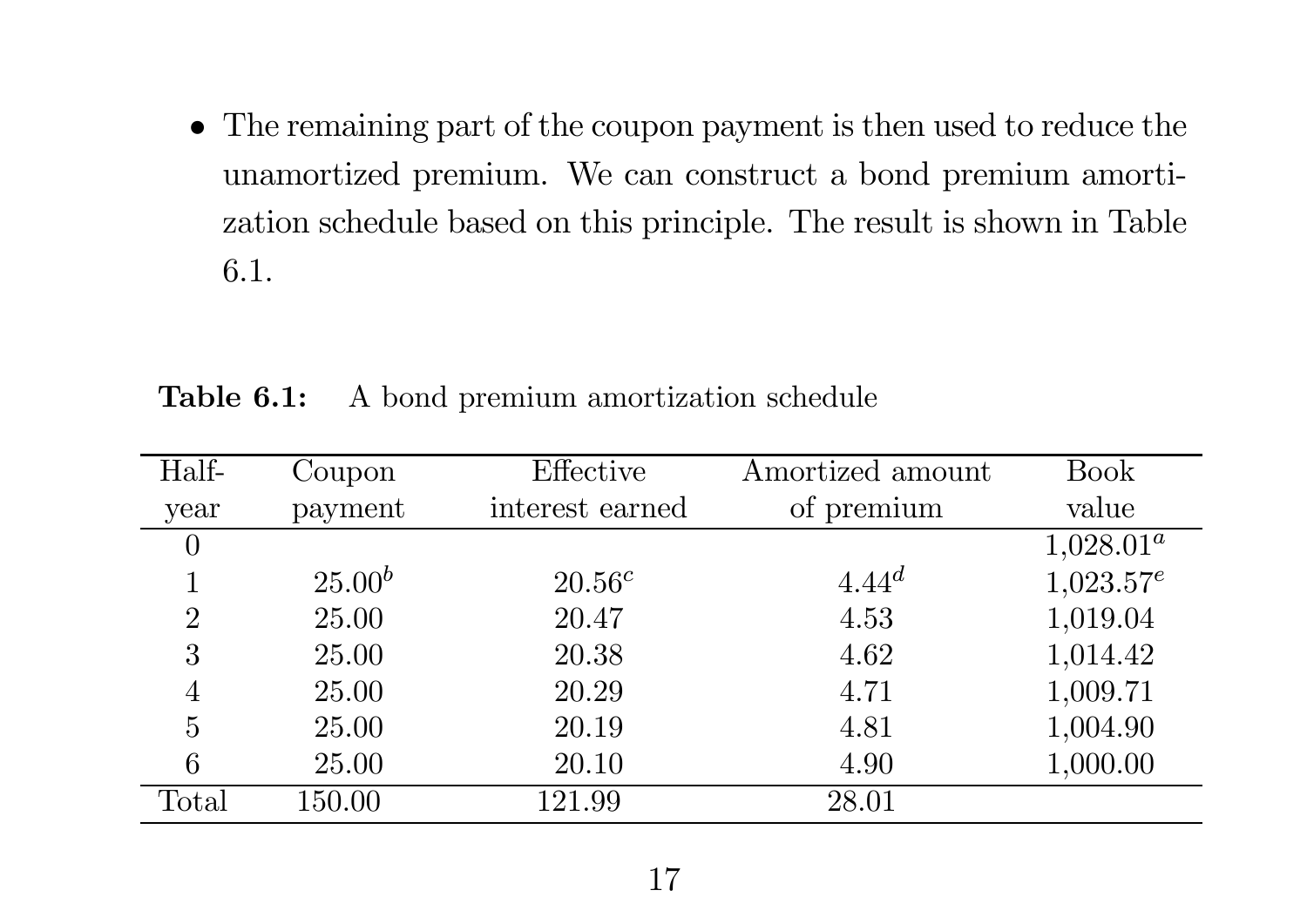The details of the computation are as follows:

- <sup>a</sup> The purchase price is the beginning balance of the book value.
- <sup>b</sup> The coupon payment is  $1,000(0.05/2) = $25.00$ .
- <sup>c</sup> Effective interest earned in the first half-year is  $1,028.01(0.04/2)$  = \$20.56.
- $d$  Amortized amount of premium in the first half-year is 25.00  $-20.56=$ \$4.44.
- <sup>e</sup> The book value after amortization is  $1,028.01 4.44 = $1,023.57$ .
	- The bond amortization schedule is useful to bondholders for accounting and taxation purposes. In some countries the bond interest income is taxable. In the above example, however, the \$25 coupon payment received each period should not be fully taxable.
	- In the bond discount situation the bondholder purchases the bond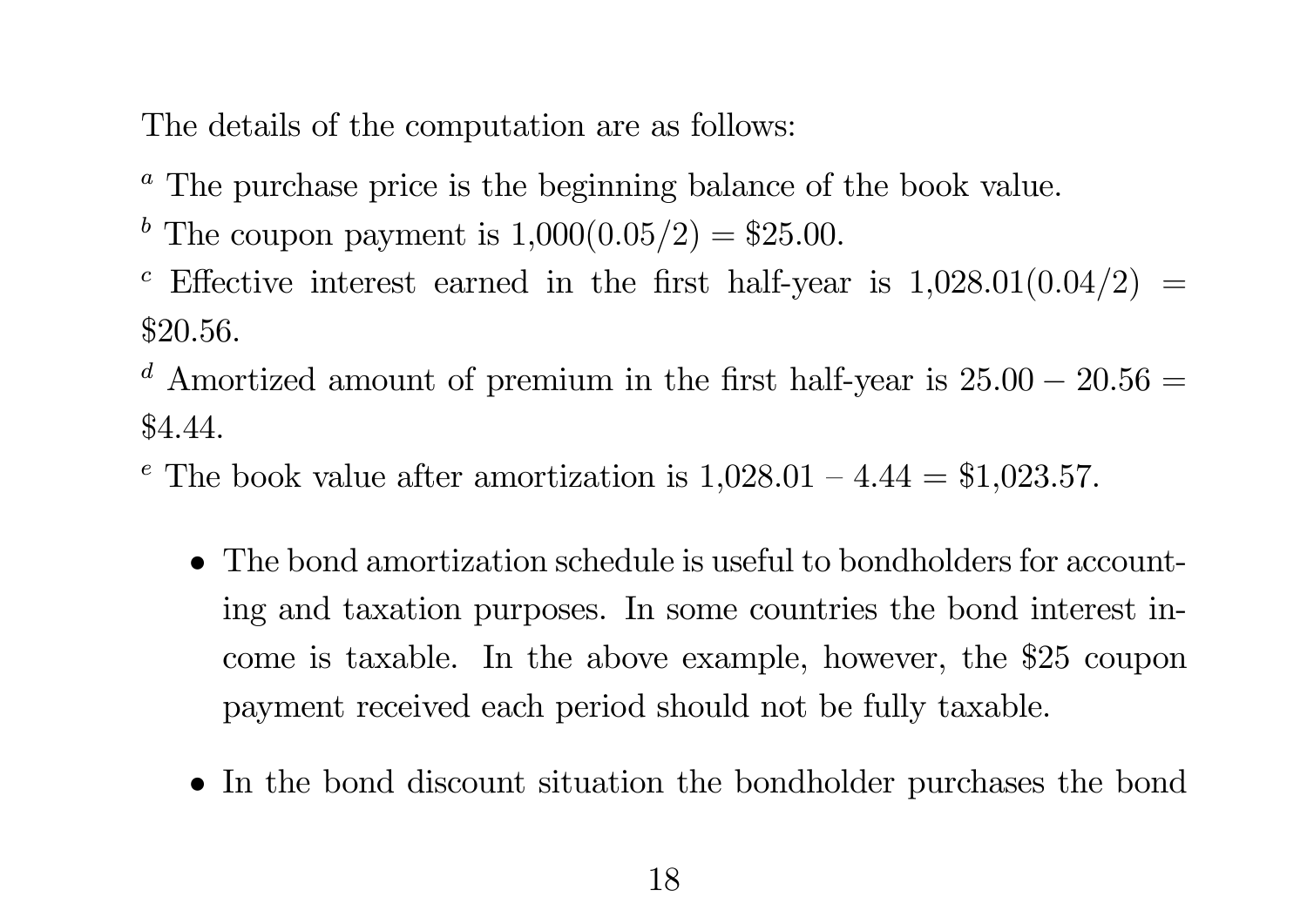for less than the face value. The discount represents an amount that must be paid by the issuer to the investor at the time of maturity.

- The discount (a form of pre-paid interest) will be amortized periodically from the coupon payments over the life of the bond.
- We revisit the illustrative example. For the \$1,000 face value 3 year bond with semiannual coupons at the rate of 5% per annum, we now assume that the required rate of return is 6% convertible semiannually. The purchase price of this bond is \$972.91, and the discount is \$27.09.
- We construct a bond discount amortization schedule in Table 6.2. The computational steps follow closely those of Table 6.1.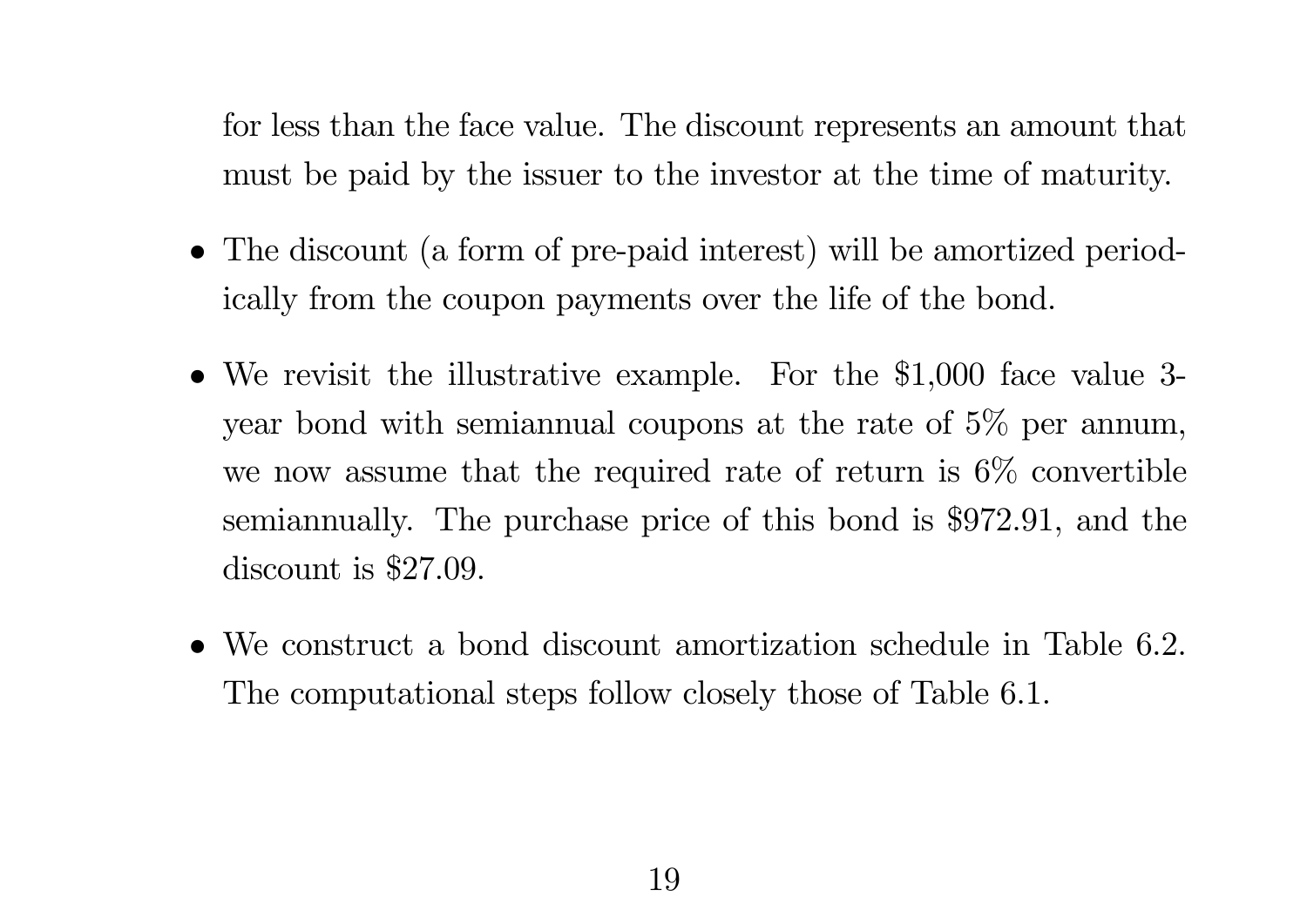| Half-          | Coupon  | Effective       | Amortized amount | Book     |
|----------------|---------|-----------------|------------------|----------|
| year           | payment | interest earned | of discount      | value    |
| $\cup$         |         |                 |                  | 972.91   |
|                | 25.00   | 29.19           | $-4.19$          | 977.10   |
| $\overline{2}$ | 25.00   | 29.31           | $-4.31$          | 981.41   |
| 3              | 25.00   | 29.44           | $-4.44$          | 985.86   |
| $\overline{4}$ | 25.00   | 29.58           | $-4.58$          | 990.43   |
| $\overline{5}$ | 25.00   | 29.71           | $-4.71$          | 995.15   |
| 6              | 25.00   | 29.85           | $-4.85$          | 1,000.00 |
| Total          | 150.00  | 177.09          | $-27.09$         |          |

Table 6.2:A bond discount amortization schedule

From equation  $(6.4)$ , we obtain

| Premium:  | $P-C=C(g-i)a_{\overline{n}}\,$ | if $q > i$ , |
|-----------|--------------------------------|--------------|
| Discount: | $C-P=C(i-g)a_{\overline{n}}$   | if $i > g$ , |

where  $g = (Fr)/C$  is the modified coupon rate as defined in Example 6.4.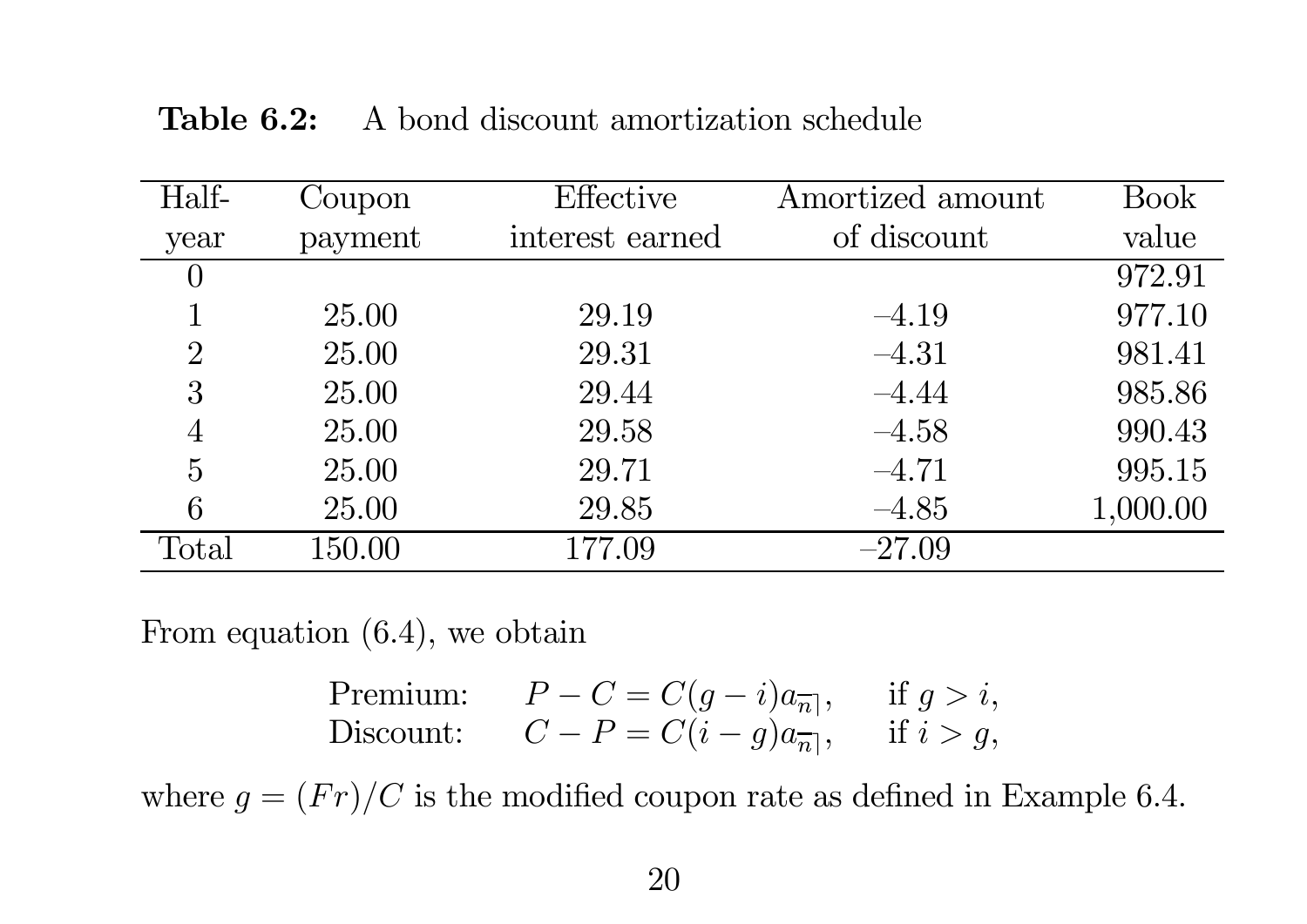• A general bond amortization schedule is given in Table 6.3.

#### Table 6.3:Formulas for <sup>a</sup> general bond amortization schedule

| Half-          | Coupon  | Effective                                   | Amortized                         | Book                                          |
|----------------|---------|---------------------------------------------|-----------------------------------|-----------------------------------------------|
| year           | payment | interest earned                             | amount                            | value                                         |
| $\overline{0}$ |         |                                             |                                   | $\overline{P} = C + C(g - i)a_{\overline{n}}$ |
|                | Cg      | $i[C+C(g-i)a_{\overline{n}}]$               | $\frac{C(g-i)v^n}{C(g-i)v^{n-1}}$ | $C + C(g - i)a_{\overline{n-1}}$              |
| $\overline{2}$ | Cq      | $i[C + C(g - i)a_{\overline{n-1}}]$         |                                   | $C + C(g - i)a_{\overline{n-2}}$              |
| $\bullet$      |         |                                             |                                   |                                               |
| $\bullet$      |         |                                             |                                   |                                               |
| $t_{i}$        | Cq      | $i[C + C(g - i)a_{\overline{n-t+1}}]$       | $C(g-i)v^{n-t+1}$                 | $C + C(g - i)a_{\overline{n-t}}$              |
|                |         |                                             |                                   |                                               |
| $\bullet$      |         |                                             |                                   |                                               |
| $n_{\rm}$      | Cg      | $i[C + C(g - i)a_{\overline{1}}]$           | $C(g-i)v$                         | $C+C(g-i)a_{\overline{0}}=C$                  |
| $\rm Total$    | nCq     | $\overline{n}Cq - C(g - i)a_{\overline{n}}$ | $C(q-i)a_{\overline{n}}$          |                                               |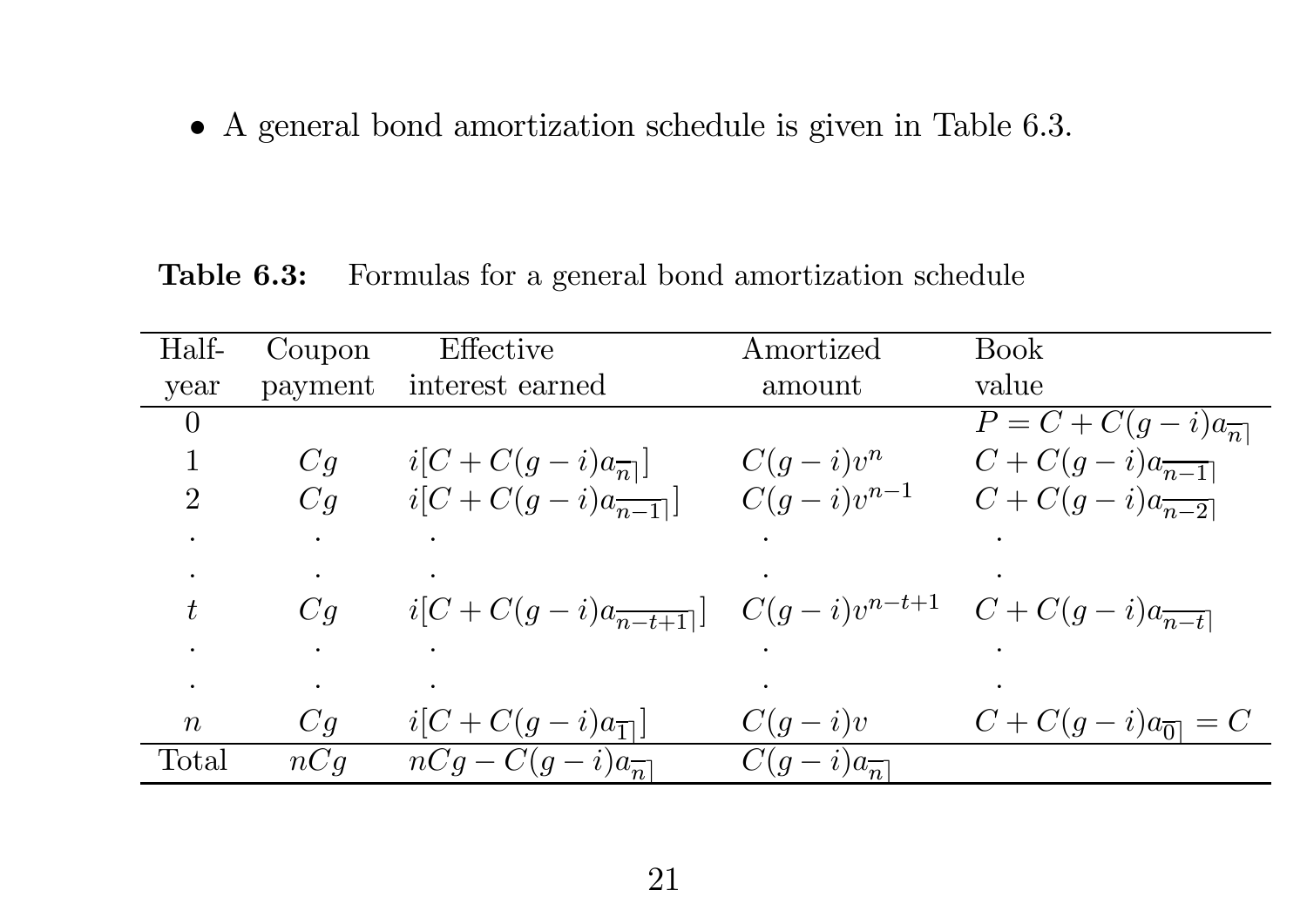**Example 6.5:** Find the price of a \$1,000 face value 15-year bond with redemption value of \$1,080 and coupon rate of 4.32% payable semiannually. The bond is bought to <sup>y</sup>ield 5.00% convertible semiannually. Show the first 5 entries, as well as entries of the 20th and 30th half-year periods, of its bond amortization schedule.

Solution:Using the bond price formula (6.3), we have

$$
P = C + (Fr - Ci)a_{\overline{n}|}
$$
  
= 1,080 + (21.6 - 27.0)a\_{\overline{30}|0.025}  
= \$966.98.

Entries of the amortization schedule, using formulas in Table 6.3, can be computed as in Table 6.4.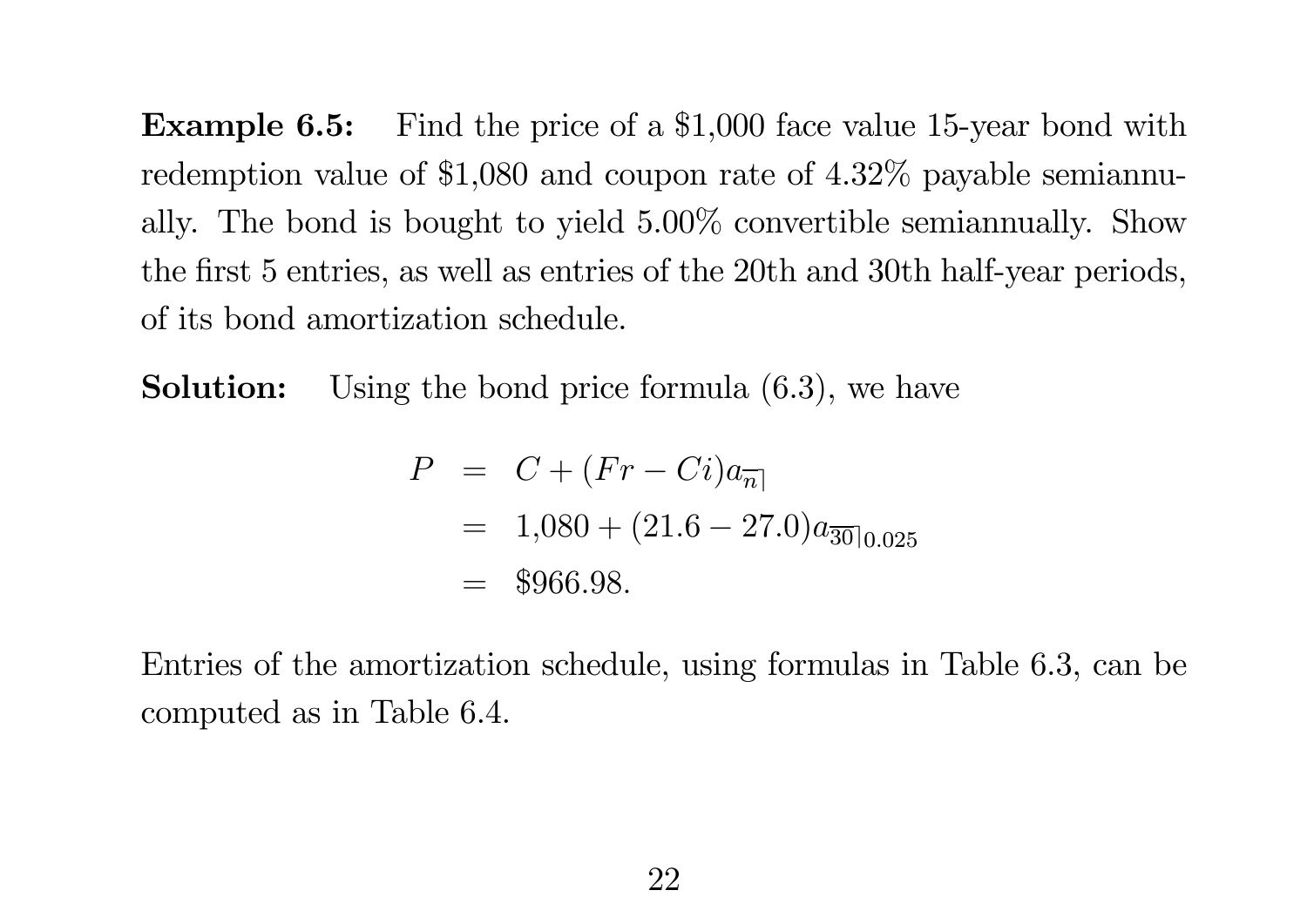| Half-          | Coupon    | Effective       | Amortized | <b>Book</b>             |
|----------------|-----------|-----------------|-----------|-------------------------|
| year           | payment   | interest earned | amount    | value                   |
| U              |           |                 |           | 966.98                  |
|                | 21.60     | 24.17           | $-2.57$   | 969.55                  |
| $\overline{2}$ | 21.60     | 24.24           | $-2.64$   | 972.19                  |
| 3              | 21.60     | 24.30           | $-2.70$   | 974.89                  |
| $\overline{4}$ | 21.60     | 24.37           | $-2.77$   | 977.67                  |
|                |           |                 |           |                         |
| 20             | $21.60^a$ | $25.72^{b}$     | $-4.12^c$ | $1,032.74$ <sup>d</sup> |
|                |           |                 | $\bullet$ |                         |
| 30             | 21.60     | 26.87           | $-5.27$   | 1,080.00                |

**Table 6.4:** Amortization schedule for Example 6.5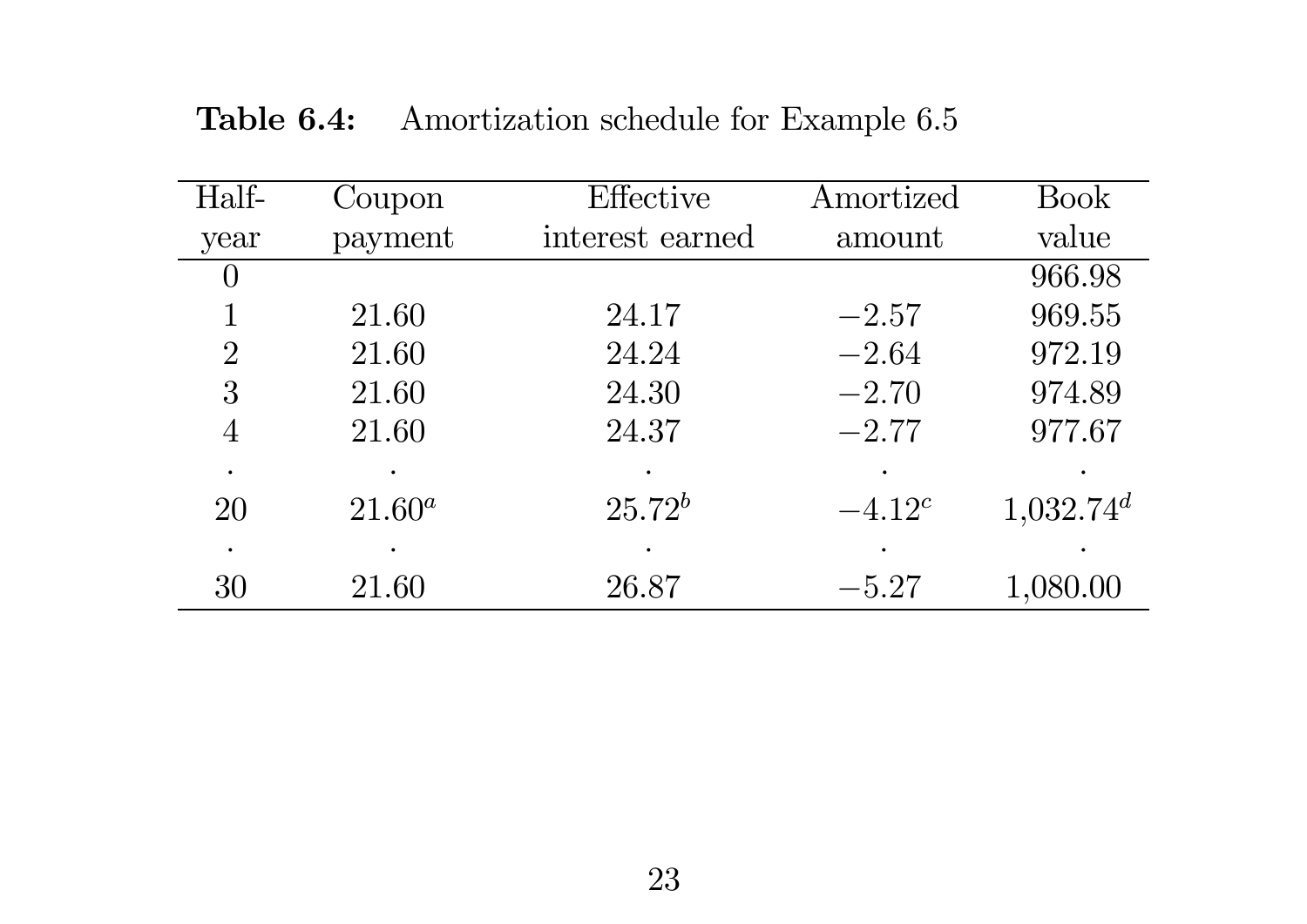The details of the computation are as follows:

<sup>*a*</sup> The modified coupon rate is  $g =$  $F = Fr/C = 2\%$  per half-year period. Coupon payment is  $Cg =$  $= 1,080(0.02) = $21.60$ , and it is the same as  $Fr=$  $= 1,000(0.0216) = $21.60$ , where r is  $0.0432/2 = 2.16\%$  per half-year period.

<sup>b</sup> Effective interest earned in the 20th half-year is  $0.025[1,080+1,080(0.02)$ −  $[0.025)a_{\overline{11}|0.025}]=\$25.72.$ 

 $\rm ^c$  Amortized amount in the 20th half-year is  $1,\!080(0.02)$  $-0.025(1.025)^{-11} =$ <sup>−</sup>\$4.12. A negative amortized amount represents <sup>a</sup> discount situation. Alternatively, this is equal to  $21.60 - 25.72$ .

 $d$  The ending balance (after the 20th coupon payments) of the book value is  $1{,}080 + 1{,}080(0.02)$  $-0.025)a_{\overline{10}|0.025}$  = \$1,032.74.

The rest of the computations follows similarly.

2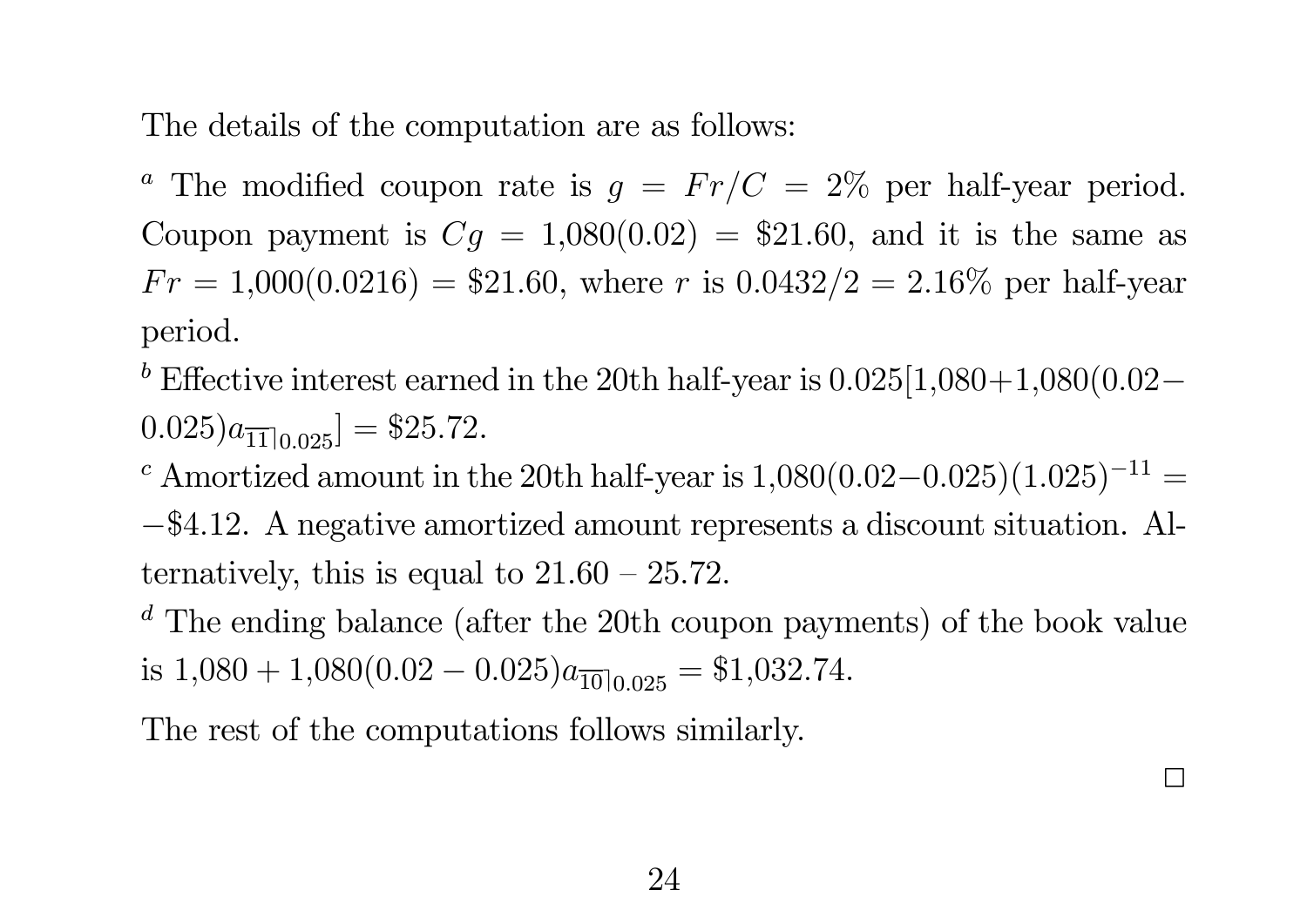#### 6.4 Valuation between Coupon-Payment Dates

- The pricing formulas discussed are applicable to <sup>a</sup> bond at its issue date or at <sup>a</sup> date immediately after <sup>a</sup> coupon payment.
- Bond transactions may occur any time before maturity.
- We now consider the pricing formula of <sup>a</sup> bond traded between coupon-payment dates.
- In practice the market price of <sup>a</sup> bond is stated as <sup>a</sup> percentage (e.g., 90.125, or 90.125%) of its face value, which is called the quoted price (or the clean price).
- When a bond is purchased between the coupon-payment dates, interest is earned by the seller of the bond from the last coupon-payment date, which is referred to as the accrued interest.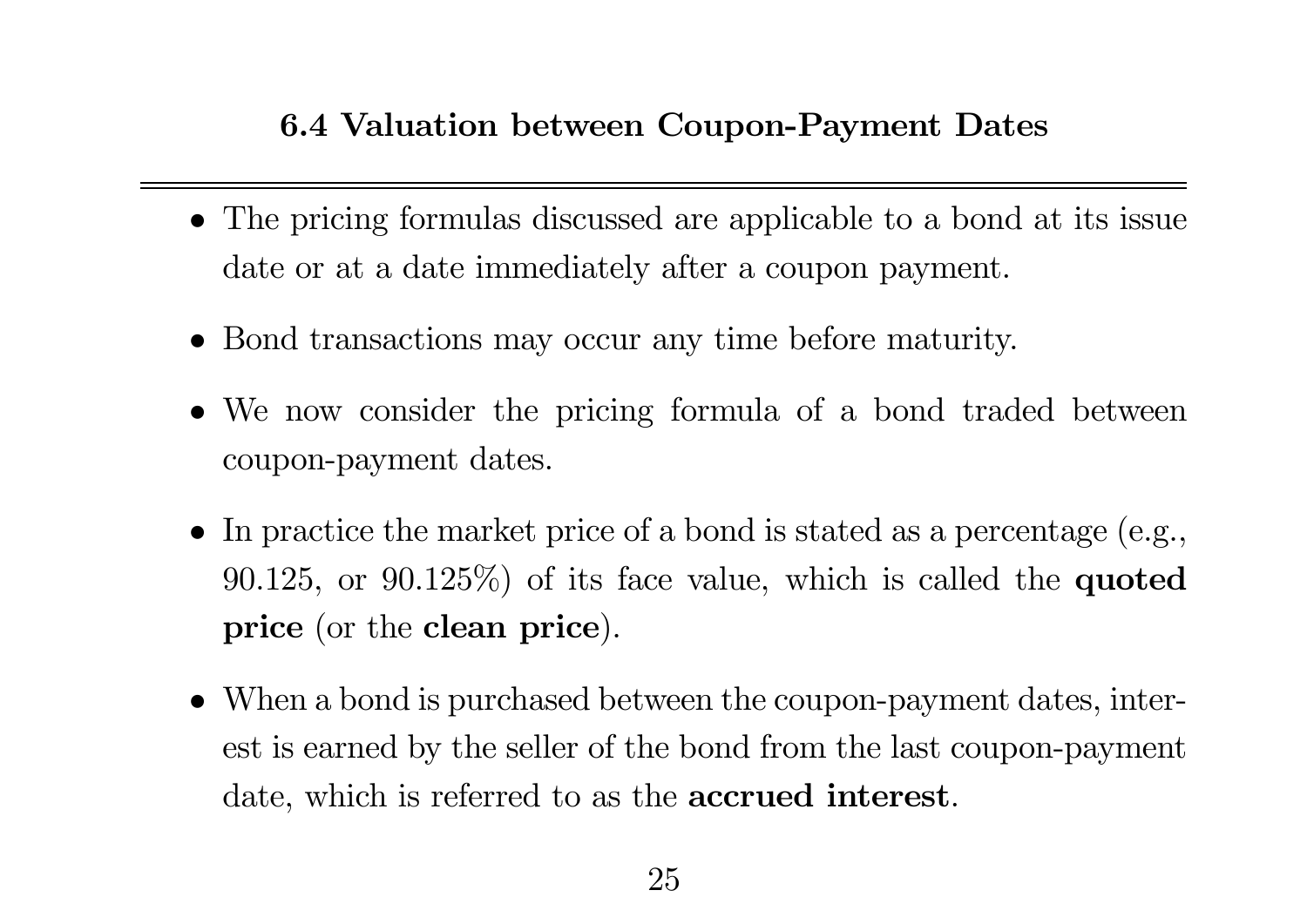- The purchaser of the bond has to pay the accrued interest to the seller since the seller will not be entitled to any amount of the next coupon payment.
- The accrued interest is added to the quoted price to determine the purchase price (also called the dirty price or the invoice price), i.e.,

Purchase price  $=$  quoted price  $+$  accrued interest. (6.5)

- Let us denote  $k$  as the time immediately after the  $k$ <sup>th</sup> coupon pay- $\quad$
- We consider a bond traded in between two coupon-payment dates (say, between time k and  $k + 1$ ) at time  $k + t$ , where t measures the length of time since the last coupon payment as <sup>a</sup> fraction of the time between k and  $k+1$ .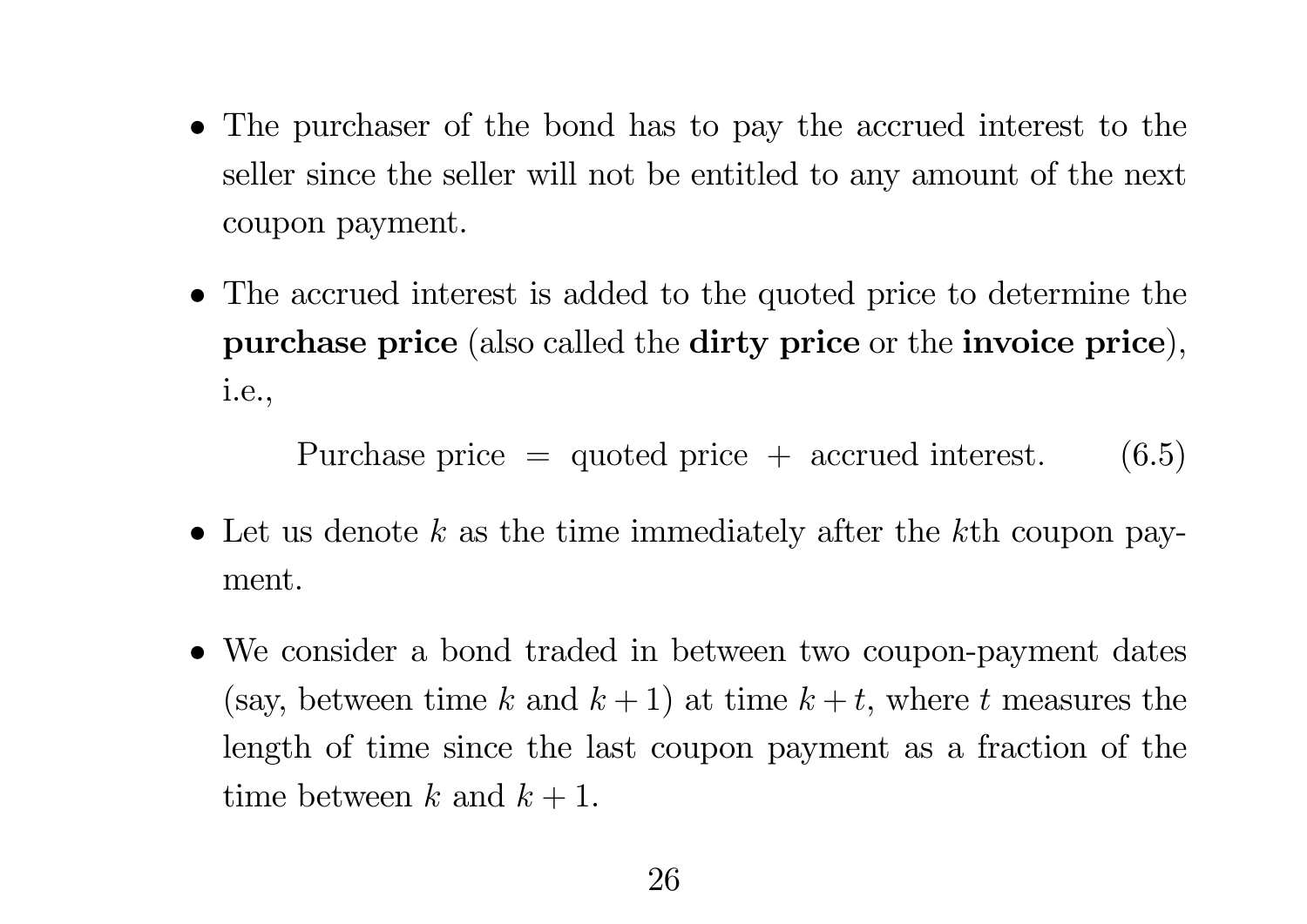• While there are different market practices in defining  $t$ , we adopt the actual/actual day count convention and define  $t$  as

$$
t = \frac{\text{Number of days since time } k}{\text{Number of days between } k \text{ and } k+1},\tag{6.6}
$$

so that  $0 < t < 1$ .

- We denote the bond price at time k and  $k + 1$  by  $P_k$  and  $P_{k+1}$ , respectively.
- These prices are the bond values after the coupon payments. For an investor who purchased the bond after the coupon payment at time k and held it till time  $k + 1$ , the value of her investment in the period is illustrated in Figure 6.2.
- If the yield rate remains unchanged from time  $k$  to  $k + 1$ , we have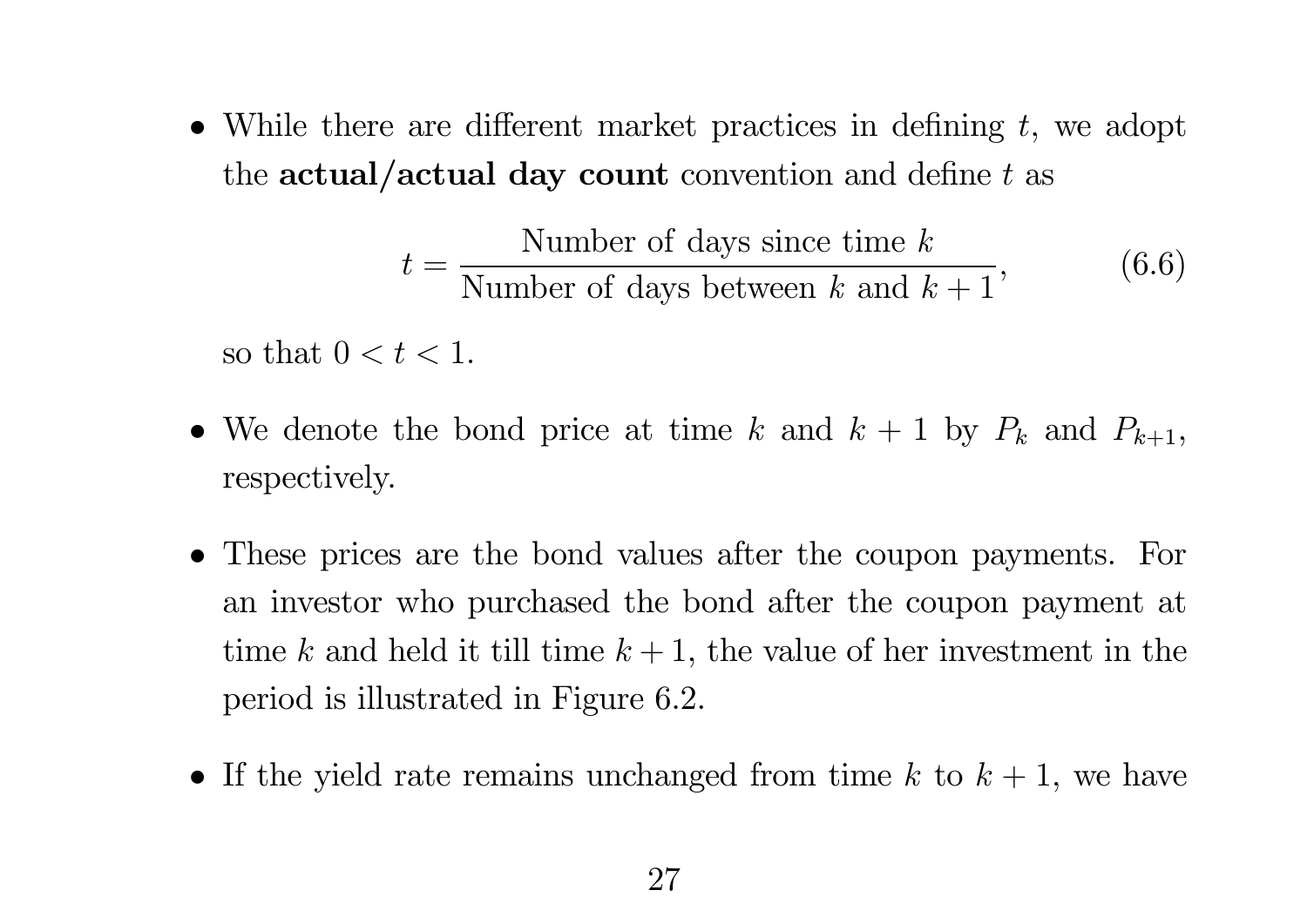

Figure 6.2: Cash-flow pattern of a coupon-paying bond with  $n$  coupons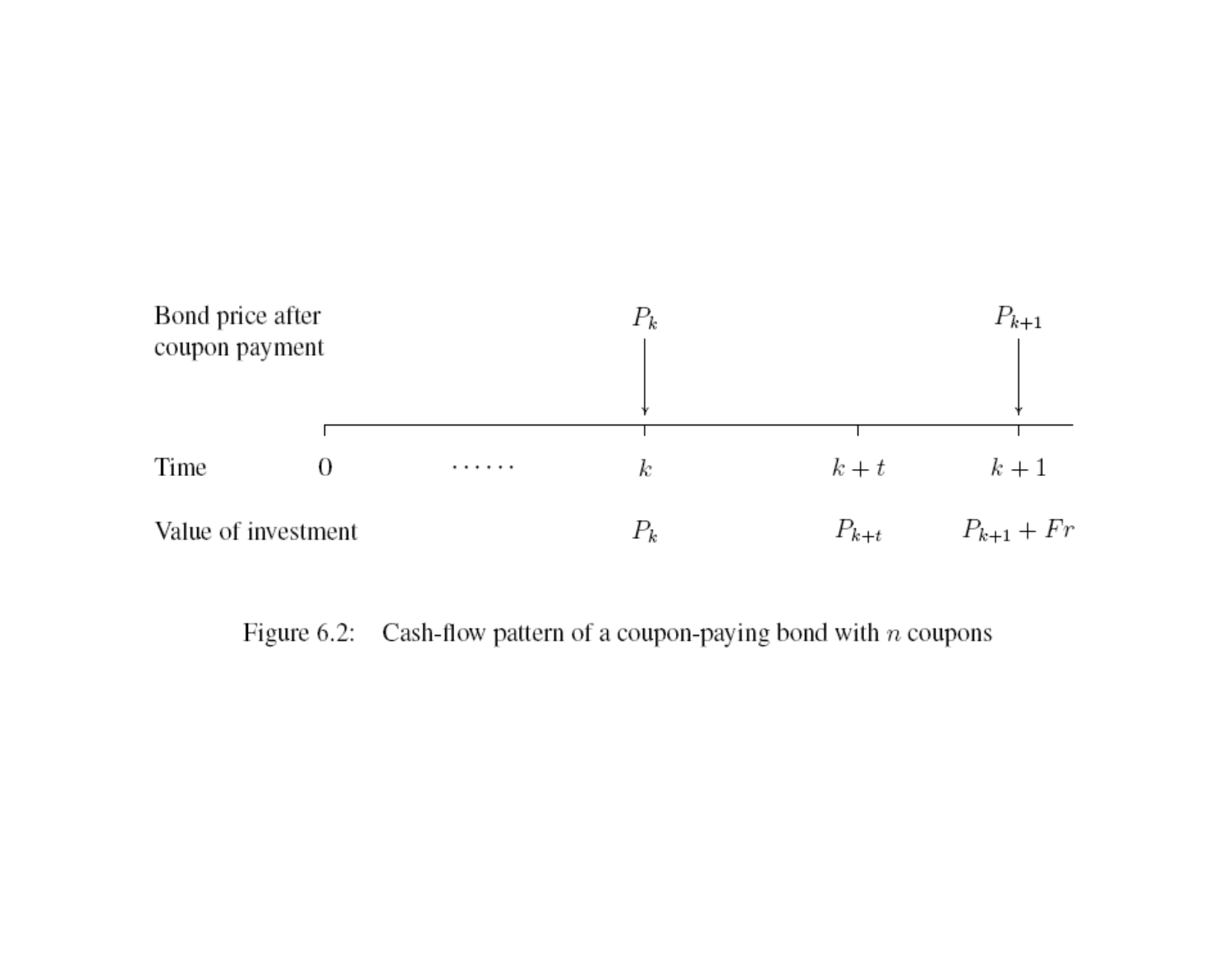the following relationship

$$
P_{k+t} = P_k(1+i)^t = (P_{k+1} + Fr)(1+i)^{-(1-t)}, \tag{6.7}
$$

where  $i$  is the yield rate in the coupon-payment period.

- We decompose  $P_{k+t}$  into two components. In common practice, the simple-interest method is used to calculate the accrued interest at time  $k + t$ , denoted by  $I_{k+t}$ .
- Using the simple-interest formula, we have

$$
I_{k+t} = t(Fr). \tag{6.8}
$$

The book value (quoted price) at time t, denoted by  $B_{k+t}$ , is then given by

$$
B_{k+t} = P_{k+t} - I_{k+t}.\tag{6.9}
$$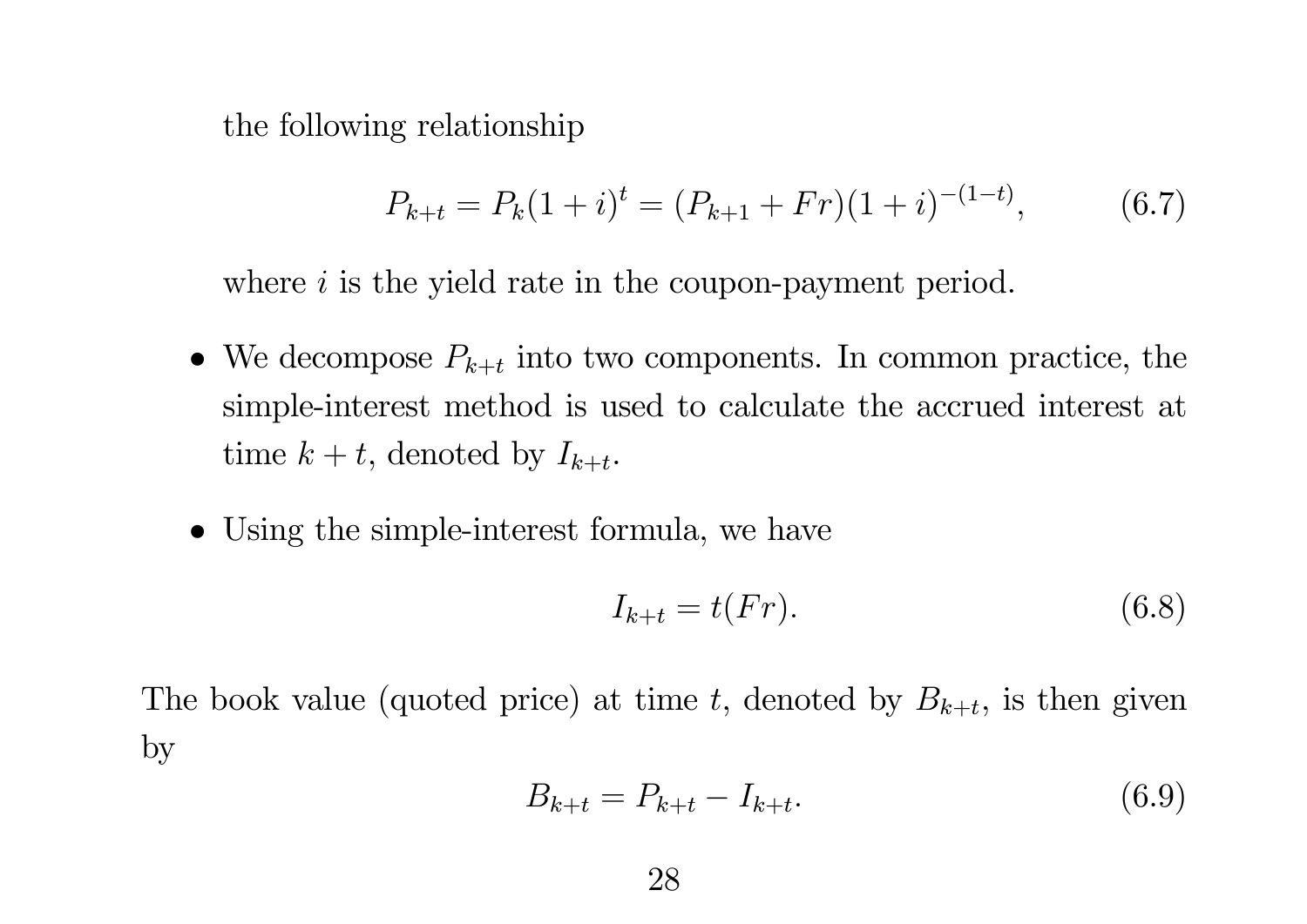

Figure 6.3: Bond price between coupon-payment dates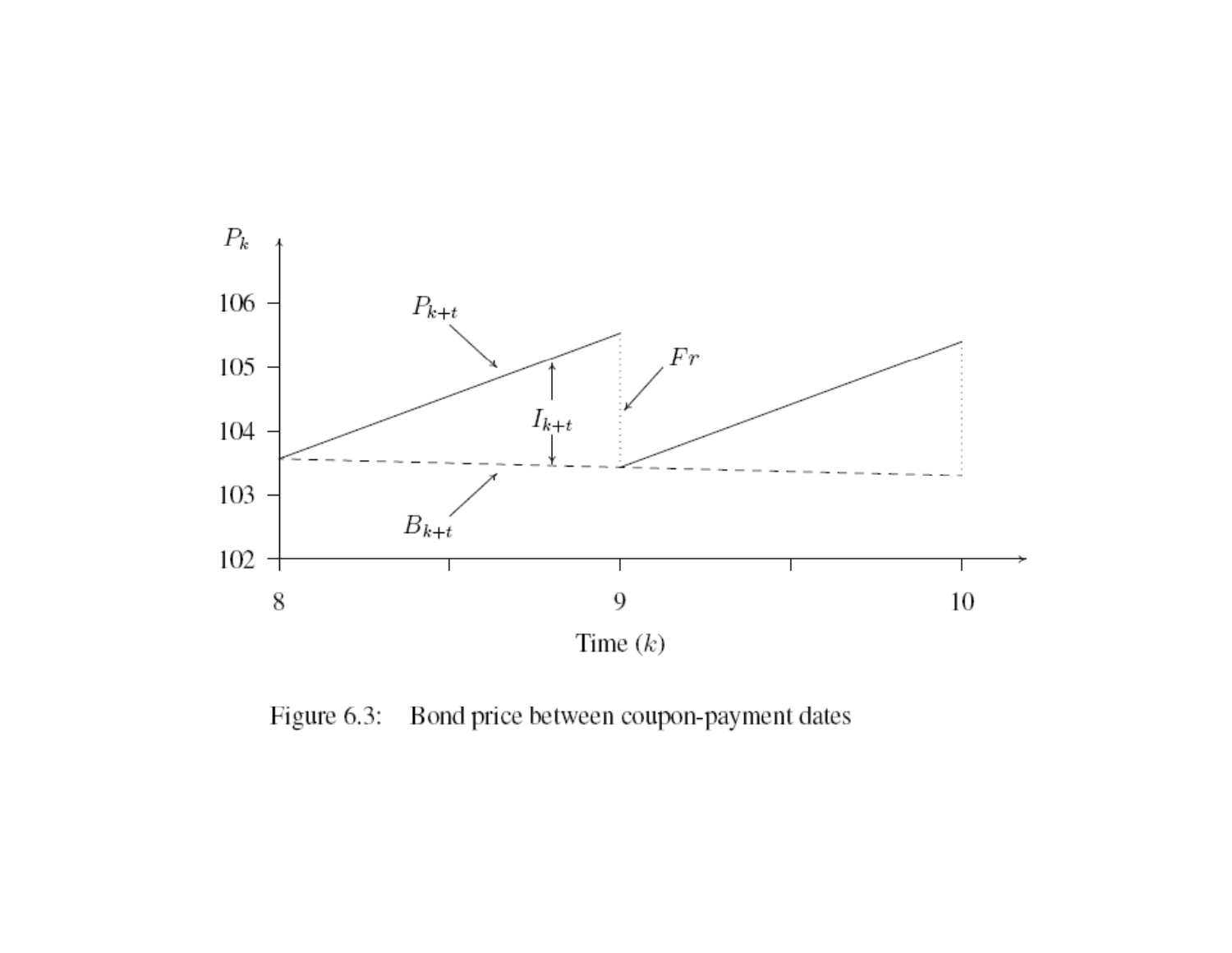**Example 6.6:** Assume that the coupon dates for the government bond in Example 6.2 are June 15 and December 15 of each year. On August 18, 2009, an investor purchased the bond to <sup>y</sup>ield 3.8% convertible semiannually. Find the purchase price, accrued interest and the quoted price of the bond at the date of purchase, based on <sup>a</sup> face value of 100.

Solution:We have  $i = 0.038/2 = 1.9\%$ , so that the values of  $P_k$  and  $P_{k+1}$  are

$$
P_k = 2.1a_{\overline{22}|0.019} + 100(1.019)^{-22} = 103.5690,
$$
  

$$
P_{k+1} = 2.1a_{\overline{21}|0.019} + 100(1.019)^{-21} = 103.4368.
$$

The number of days between June 15, 2009 and August 18, 2009 is 64 and the number of days between the two coupon dates in 2009 is 183. Therefore  $t = 64/183$ . Hence,

$$
P_{k+t} = P_k(1+i)^t = 103.5690(1.019)^{\frac{64}{183}} = 104.2529,
$$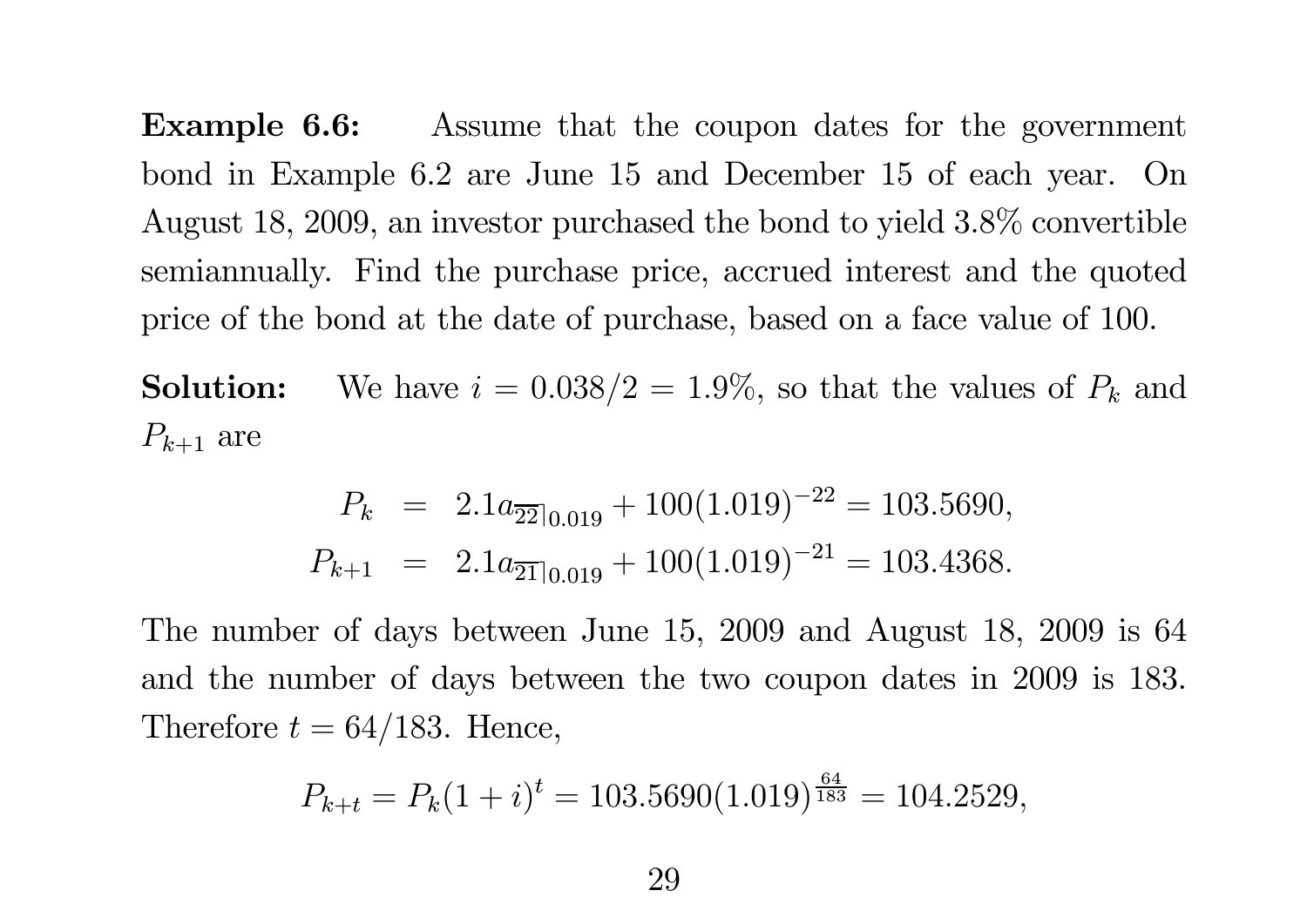or equivalently,

$$
P_{k+t} = v^{1-t}(P_{k+1} + Fr) = (1.019)^{-\frac{119}{183}}(103.4368 + 2.1) = 104.2529.
$$

The accrued interest is

$$
I_{k+t} = t(Fr) = 0.7344,
$$

and the quoted price (book value) is:

$$
B_{k+t} = P_{k+t} - I_{k+t} = 104.2529 - 0.7344 = 103.5185.
$$

• The Excel function PRICE can be used to compute the quoted price of <sup>a</sup> bond between coupon-payment dates. Its specification is as follows: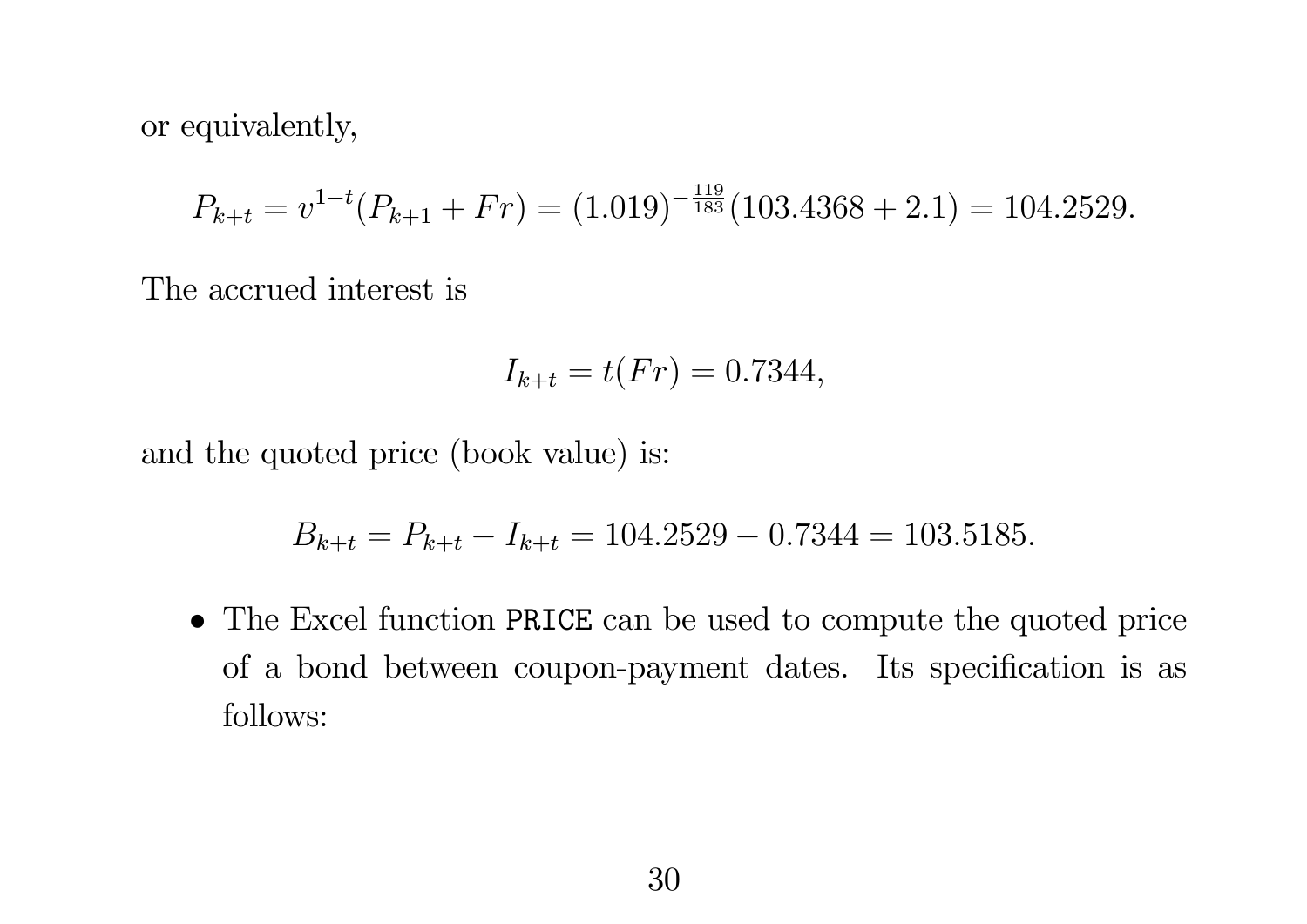Excel function: PRICE(smt,mty,crt,yld,rdv,frq,basis)

 $\textbf{smt} = \text{settlement date}$ 

 $mty =$  maturity date

 $\text{crt} = \text{coupon rate of interest per annum}$ 

 $yld =$ annual yield rate

 $\mathbf{r} \mathbf{dv} = \text{redemption value per 100 face value}$ 

frq <sup>=</sup> number of coupon payments per year

 $basis = day$  count, 30/360 if omitted (or set to 0) and actual/actual if set to 1

Output  $=$  quoted price of bond at settlement date per 100 face value

• The default for the input "basis" is the 30/360 convention. Under this convention, every month has 30 days and every year has 360 days.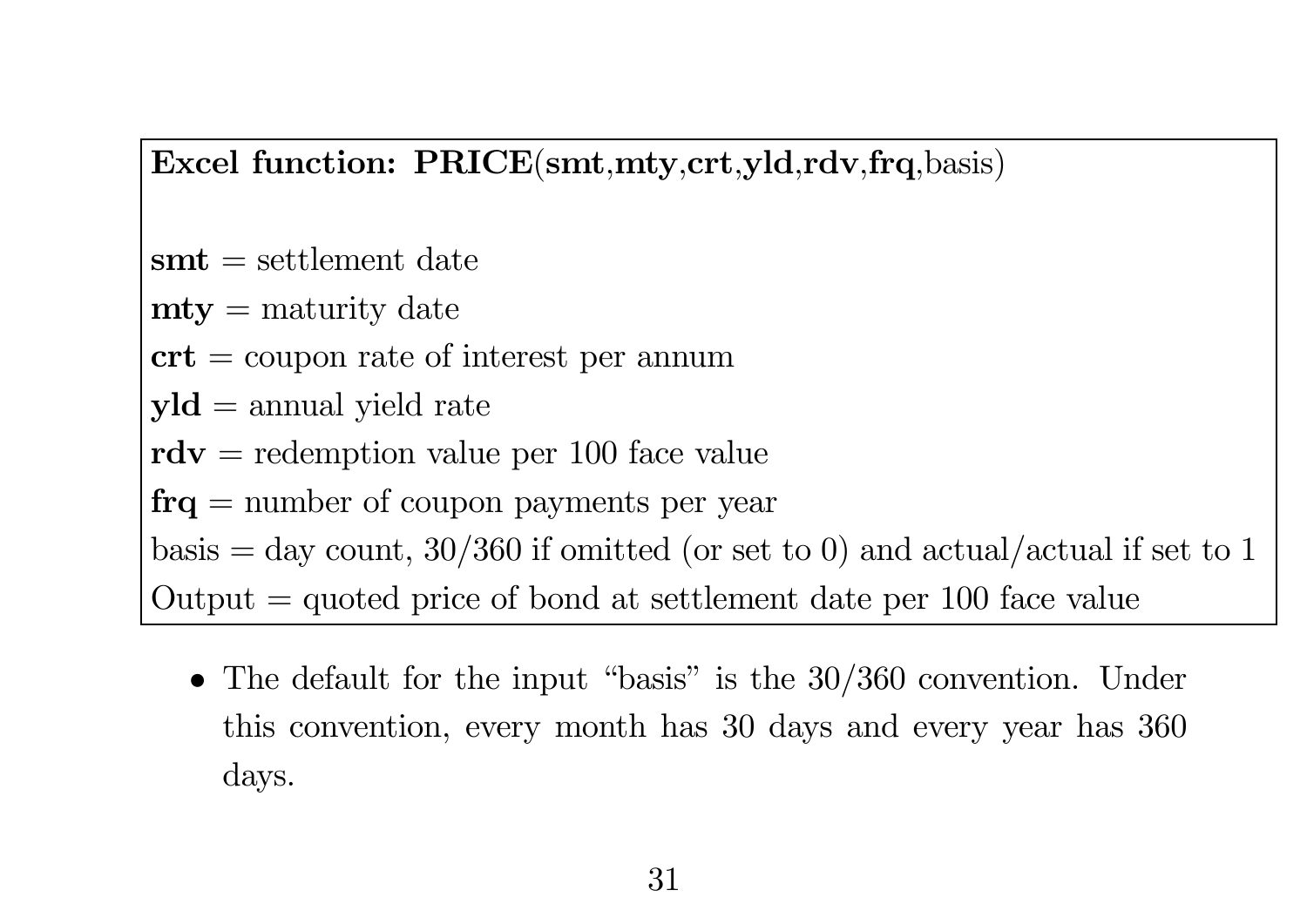|                | <b>File</b>    | Edit | <b>View</b> |  |  | Insert F <u>o</u> rmat <u>T</u> ools <u>D</u> ata | - <u>W</u> indow | <u>Help</u> |
|----------------|----------------|------|-------------|--|--|---------------------------------------------------|------------------|-------------|
|                | A <sub>5</sub> |      |             |  |  | $\hat{K}$ = Price(A1, A2, A3, A4, 100, 2, 1)      |                  |             |
|                |                |      |             |  |  |                                                   |                  |             |
| -1             |                |      | 8/18/2009   |  |  |                                                   |                  |             |
| $\overline{2}$ |                |      | 6/15/2020   |  |  |                                                   |                  |             |
| 3              |                |      | 0.042       |  |  |                                                   |                  |             |
| 4              |                |      | 0.038       |  |  |                                                   |                  |             |
| 5              |                |      | 103,51852   |  |  |                                                   |                  |             |
| 6              |                |      |             |  |  |                                                   |                  |             |

**Exhibit 6.1:** Excel solution of Example 6.6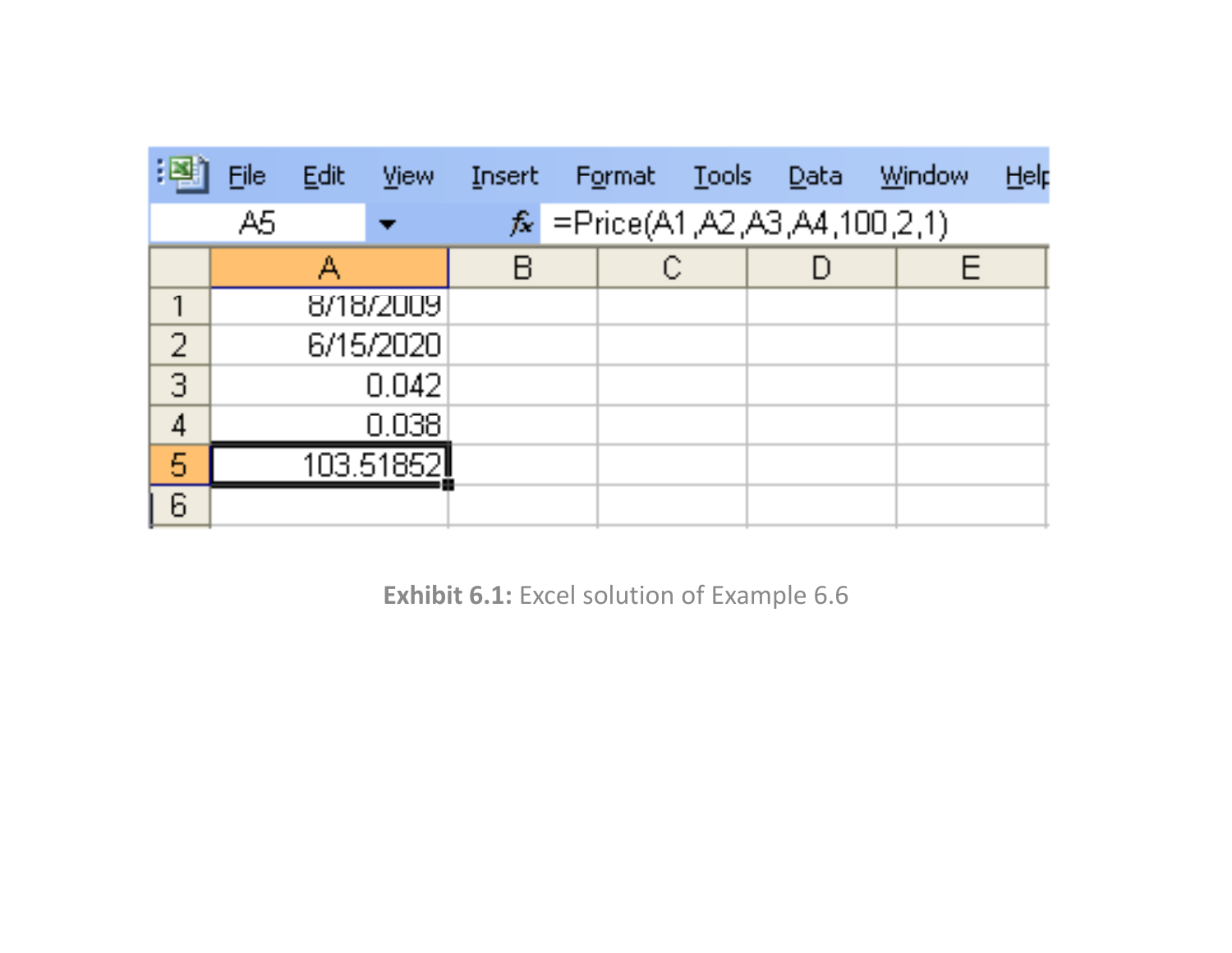### 6.5 Callable Bonds

- Callable bonds are bonds that can be redeemed by the issuer prior to the bonds' maturity date.
- Investors whose bonds are called are paid a specified **call price**, which was fixed at the issue date of the bond.
- The call price may be the bond's face value, or it may be <sup>a</sup> price somewhat higher. The difference between the call price and the face value is called the **call premium**.
- If <sup>a</sup> bond is called between coupon dates, the issuer must pay the investor accrued interest in addition to the call price.
- Investors of callable bonds often require <sup>a</sup> higher <sup>y</sup>ield to compensate for the call risk as compared to non-callable bonds.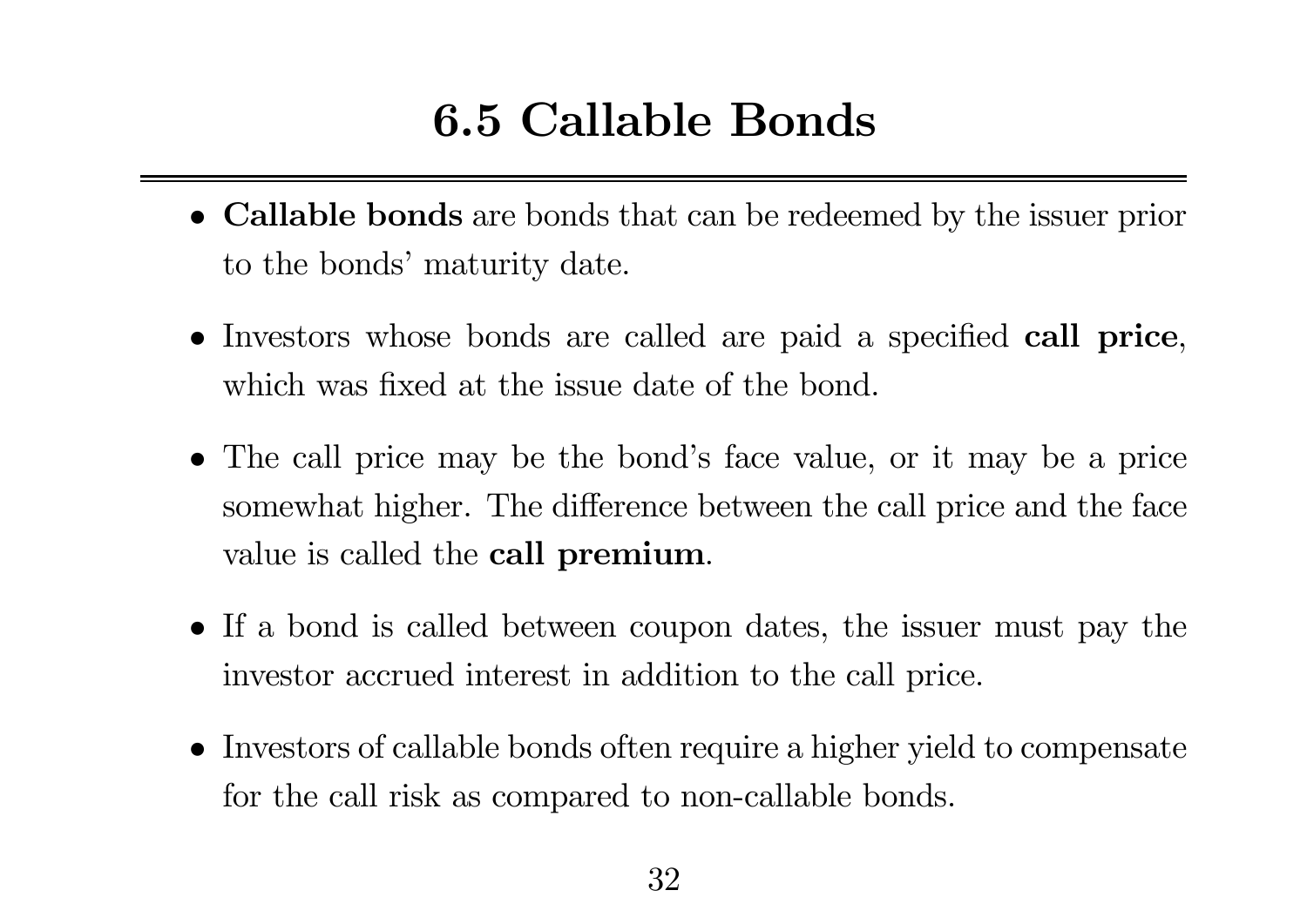- Some callable bonds offer a call protection period. The issuer is not allowed to call the bond before the ending date of the protection period. The first call date is the date after which the bond is fully callable.
- Theoretically, there is an optimal call date for the issuer to maximize the call benefit.
- However, in addition to the call benefit, there are many other factors (such as transaction costs, possible negative impact on the company's reputation and competition, etc.) <sup>a</sup>ffecting the decision of the issuer to make <sup>a</sup> call. Therefore, it is difficult to predict when the issuer will call.
- Here we consider <sup>a</sup> defensive pricing approach for the investor. Under this approach, an investor assumes that the issuer will call the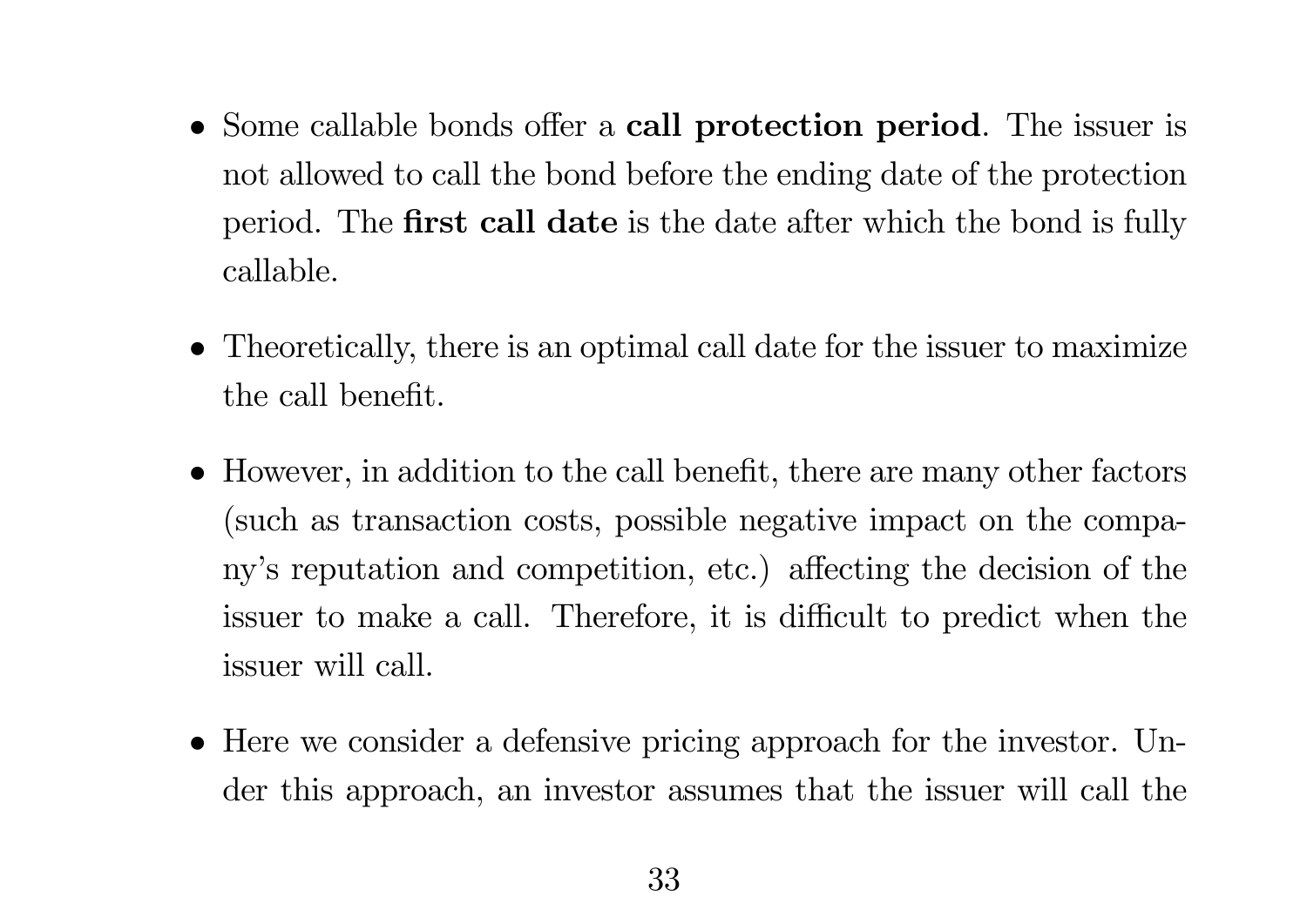bond at <sup>a</sup> date which will maximize the call benefit.

- If <sup>a</sup> callable bond is traded at <sup>a</sup> discount and the call price is fixed at the bond's redemption value, the optimal call date for the issuer is at maturity.
- On the other hand, if <sup>a</sup> callable bond is traded at <sup>a</sup> premium and the call price is fixed at the bond's redemption value, the optimal call date for the issuer is the first call date.
- In general, when the call price is not <sup>a</sup> constant but varies in <sup>a</sup> prefixed relation with the possible call dates, it is not easy to determine the issuer's optimal call date.
- In this situation, we can apply the strategy in which the investor pays the lowest price among the prices calculated by assuming all possible call dates.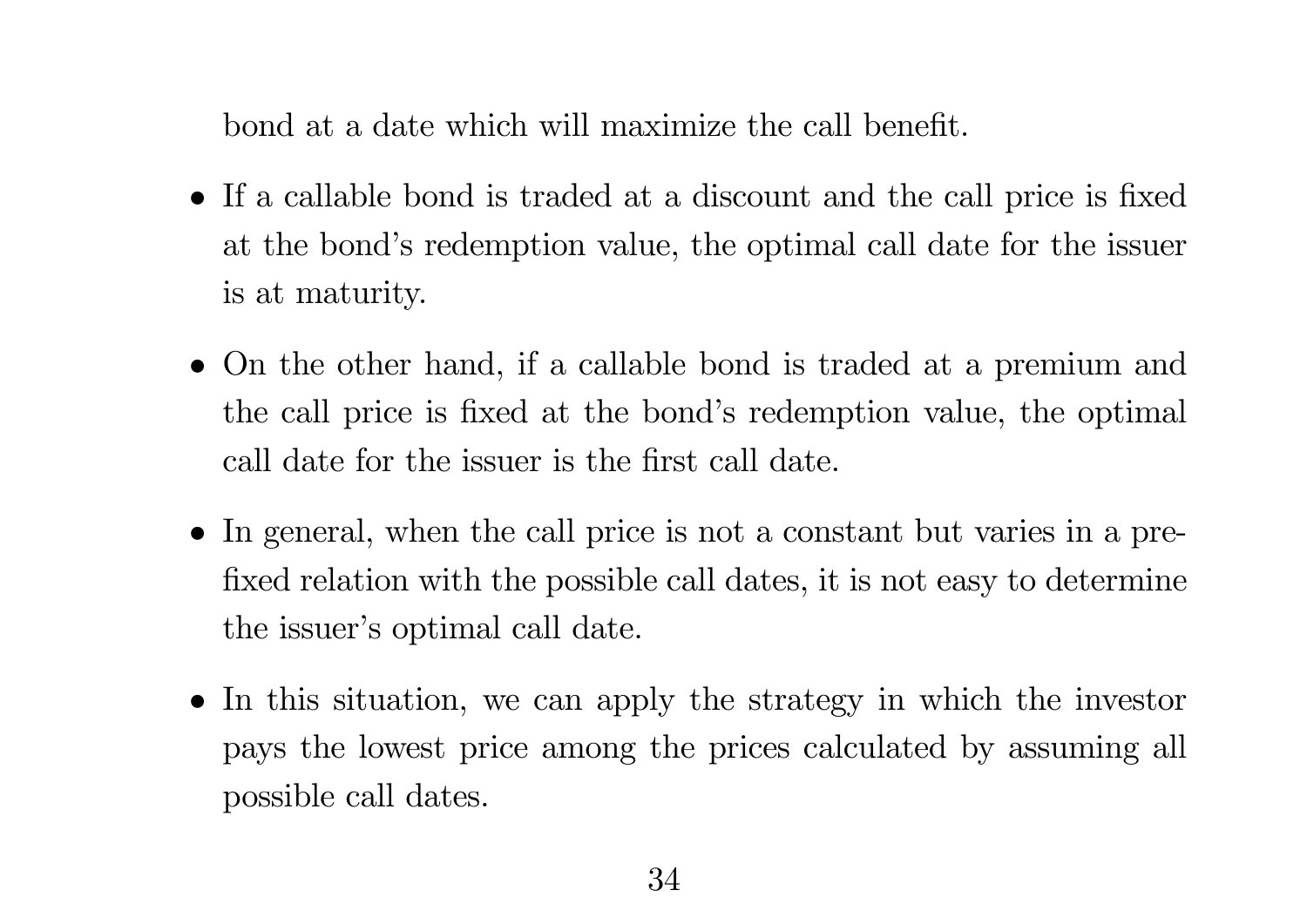**Example 6.7:** Assume that the bond in Table 6.1 is callable and the first call date is the date immediately after the 4th coupon payment. Find the price of the bond for the <sup>y</sup>ield to be at least 4% compounded semiannually.

**Solution:** Treating the first call date as the maturity date of the bond, the price of the bond is  $25a_{\overline{4}|0.02} + 1,000(1.02)^{-4} = $1,019.04$ . The prices of the bond assuming other possible call dates, namely, after the 5th and 6th coupon payments, are, respectively,

$$
25a_{\overline{5}\vert 0.02} + 1,000(1.02)^{-5} = \$1,023.57,
$$

and

$$
25a_{\overline{6}\vert 0.02} + 1,000(1.02)^{-6} = \$1,028.01.
$$

Thus, the price of the bond is the lowest among all possible values, i.e.,  $$1,019.04.$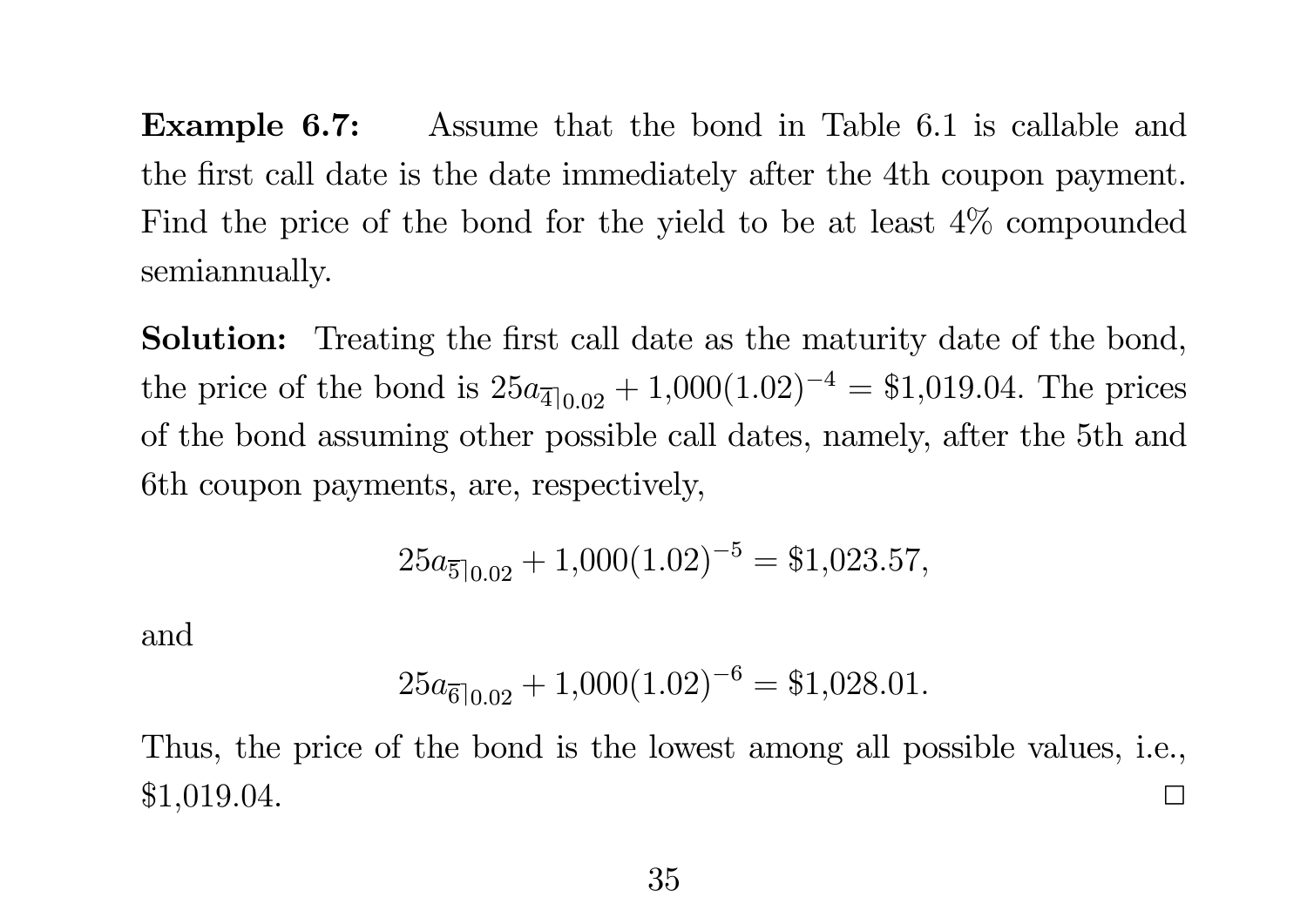Example 6.8: Consider <sup>a</sup> \$1,000 face value 15-year bond with coupon rate of 4.0% convertible semiannually. The bond is callable and the first call date is the date immediately after the 15th coupon payment. Assume that the issuer will only call the bond at <sup>a</sup> date immediately after the <sup>n</sup>th coupon  $(15 \le n \le 30)$  and the call price (i.e., redemption value) is

$$
C = \begin{cases} 1,000, & \text{if } 15 \le n \le 20, \\ 1,000 + 10(n - 20), & \text{if } 20 < n \le 30. \end{cases}
$$

Find the price of the bond if the investor wants to achieve <sup>a</sup> <sup>y</sup>ield of at least 5% compounded semiannually.

**Solution:** First, we compute the prices of the bond assuming all possible call dates, with  $r = 0.02$ ,  $i = 0.025$ ,  $F = 1,000$  and the value of C following the given call price formula. The results are given in Table 6.5.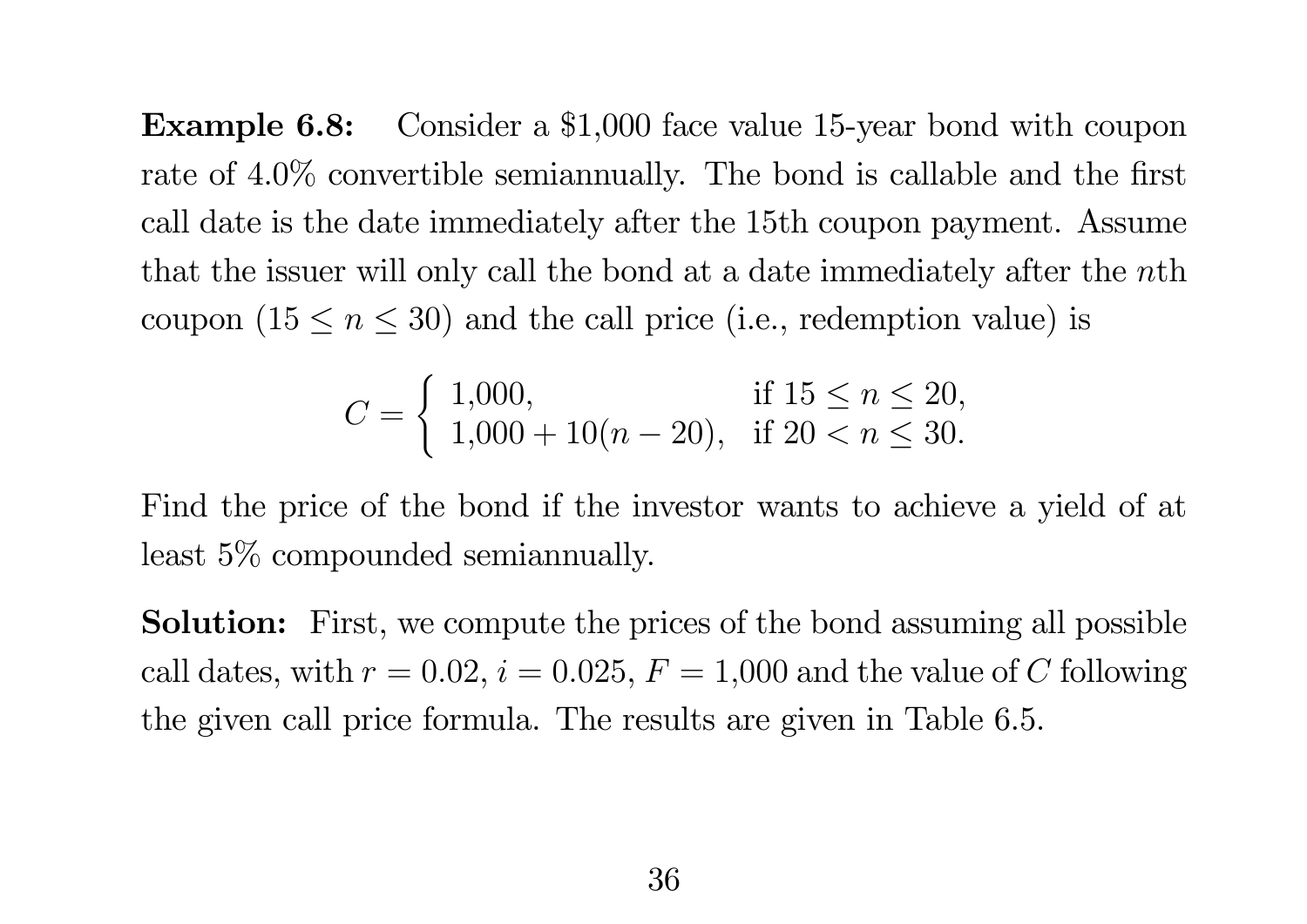Table 6.5:Results for Example 6.8

| $\, n$ | Redemption value $C$ | Price  |
|--------|----------------------|--------|
| 15     | 1,000                | 938.09 |
| 16     | 1,000                | 934.72 |
| 17     | 1,000                | 931.44 |
| 18     | 1,000                | 928.23 |
| 19     | 1,000                | 925.11 |
| 20     | 1,000                | 922.05 |
| 21     | 1,010                | 925.03 |
| 22     | 1,020                | 927.79 |
| 23     | 1,030                | 930.34 |
| 24     | 1,040                | 932.69 |
| 25     | 1,050                | 934.85 |
| 26     | 1,060                | 936.82 |
| 27     | 1,070                | 938.62 |
| 28     | 1,080                | 940.25 |
| 29     | 1,090                | 941.71 |
| 30     | 1,100                | 943.02 |
|        |                      |        |

Thus, the minimum price is \$922.05, which is the price <sup>a</sup> defensive investor is willing to pay for <sup>a</sup> <sup>y</sup>ield of at least 5% compounded semiannually.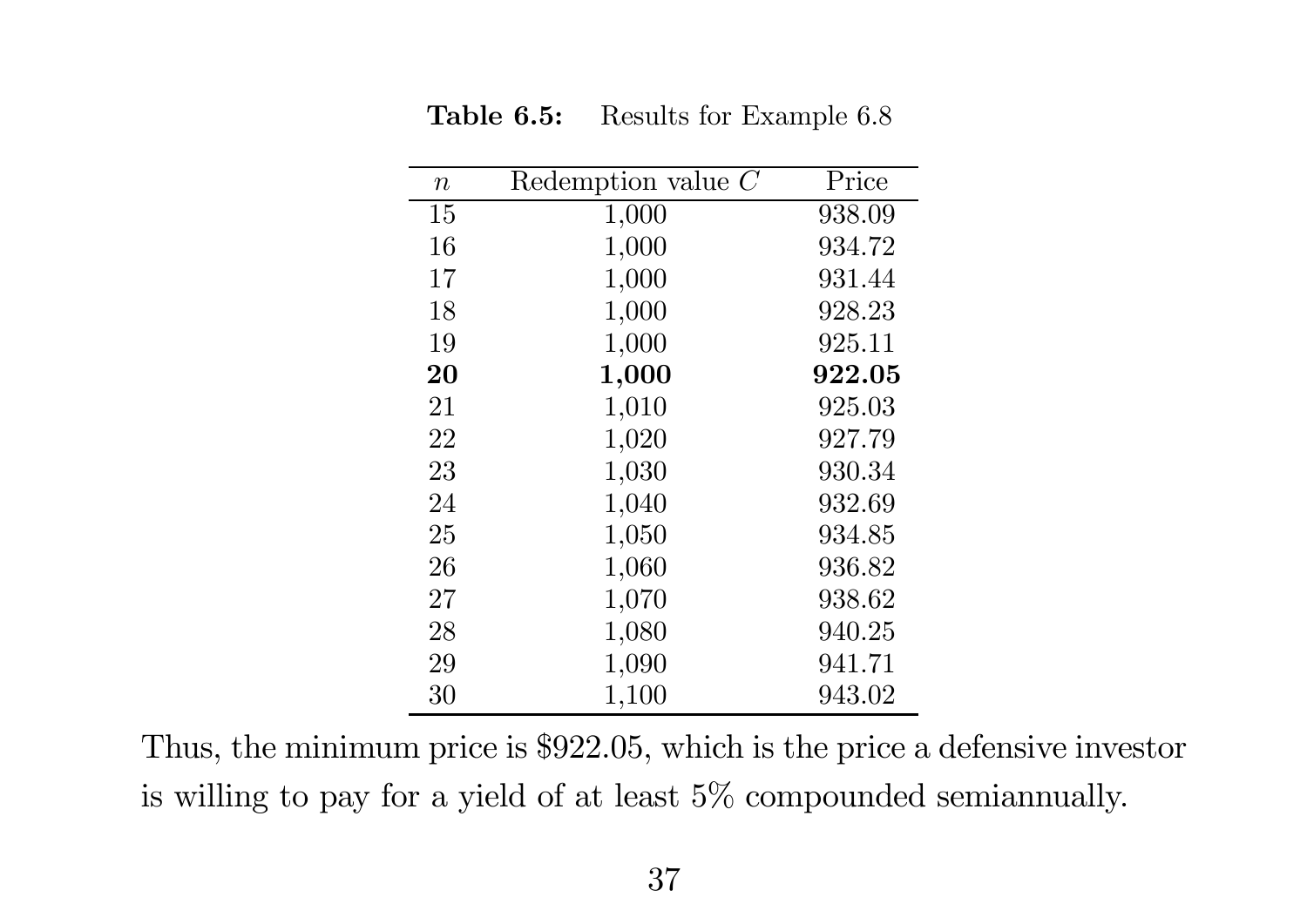- The basic price formula in equation  $(6.1)$  assumes a flat term structure such that the <sup>y</sup>ield rate for all cash flows (coupons and redemption payment) is the same.
- In the case when the term structure is not flat the pricing formula has to be modi fied.
- Following the principle that the fair price of the bond is the present value of the cash flows, we can compute the price of the bond as the sum of the present values of the coupon and redemption payments.
- We consider a bond with *n* coupon payments of amounts  $C_1, \dots, C_n$ , and redemption at time  $n$  with redemption value  $C$ . Let  $i$  $\frac{S}{j}$  be the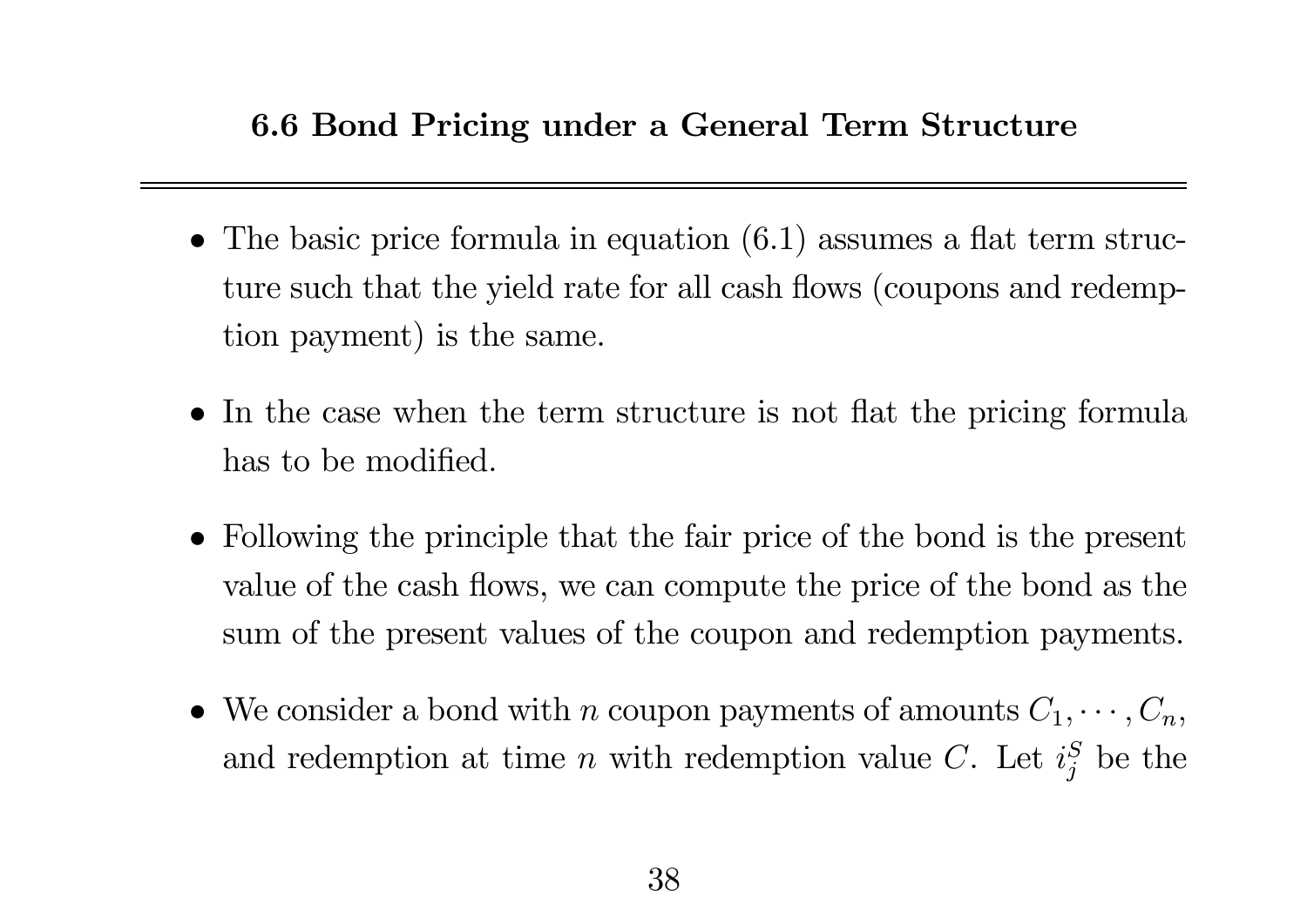spot rate of interest for cash flows due in  $j$  years and  $r$  be the rate of interest per coupon payment.

• For the case of an annual level-coupon bond, the price  $P$  is given by

$$
P = \sum_{j=1}^{n} \frac{C_j}{(1+i_j^S)^j} + \frac{C}{(1+i_n^S)^n}
$$
  
=  $Fr \sum_{j=1}^{n} \frac{1}{(1+i_j^S)^j} + \frac{C}{(1+i_n^S)^n}.$  (6.10)

• For <sup>a</sup> semiannual level-coupon bond, the pricing formula is

$$
P = Fr \sum_{j=1}^{n} \frac{1}{\left(1 + \frac{i_j^S}{2}\right)^j} + \frac{C}{\left(1 + \frac{i_n^S}{2}\right)^n}.
$$
 (6.11)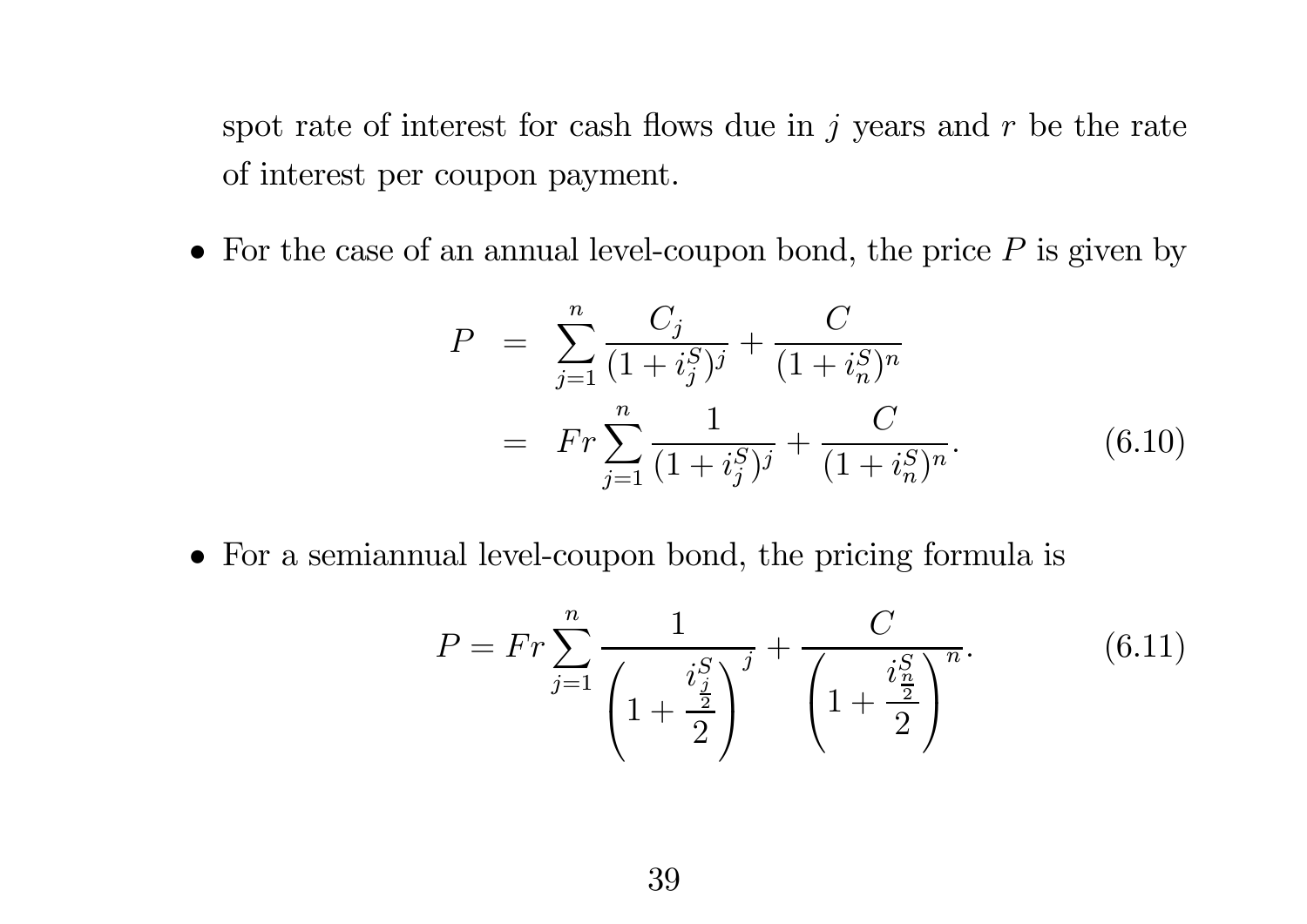Example 6.9: Consider <sup>a</sup> \$100 face value bond with coupon rate of 4.0% per annum paid semiannually. The spot rates of interest in the market are given by

| $j$ (year)                         | $0.5$ 1.0 1.5 |  | $2.0 \quad 2.5 \quad 3.0 \quad 3.5$ |     | 4.0 4.5 |              | 5.0    |
|------------------------------------|---------------|--|-------------------------------------|-----|---------|--------------|--------|
| $\overline{i_{i}^{S}}$ (<br>$(\%)$ | 3.0           |  | $3.0$ $3.5$ $3.5$ $4.0$ $4.0$       | 4.5 | 4.5     | $\sqrt{5.0}$ | $-5.0$ |

Find the price of the bond if it matures in (a) <sup>3</sup> years, and (b) <sup>5</sup> years.

**Solution:** For (a), the price of the bond is

$$
P = 2\left[\frac{1}{1.015} + \frac{1}{1.015^2} + \frac{1}{1.0175^3} + \frac{1}{1.0175^4} + \frac{1}{1.02^5} + \frac{1}{1.02^6}\right] + \frac{100}{1.02^6}
$$
  
= 100.0608.

Similarly, for (b), the price of the bond is

$$
P = 2\left[\frac{1}{1.015} + \frac{1}{1.015^2} + \dots + \frac{1}{1.0225^8} + \frac{1}{1.025^9} + \frac{1}{1.025^{10}}\right] + \frac{100}{1.025^{10}}
$$
  
= 95.9328.